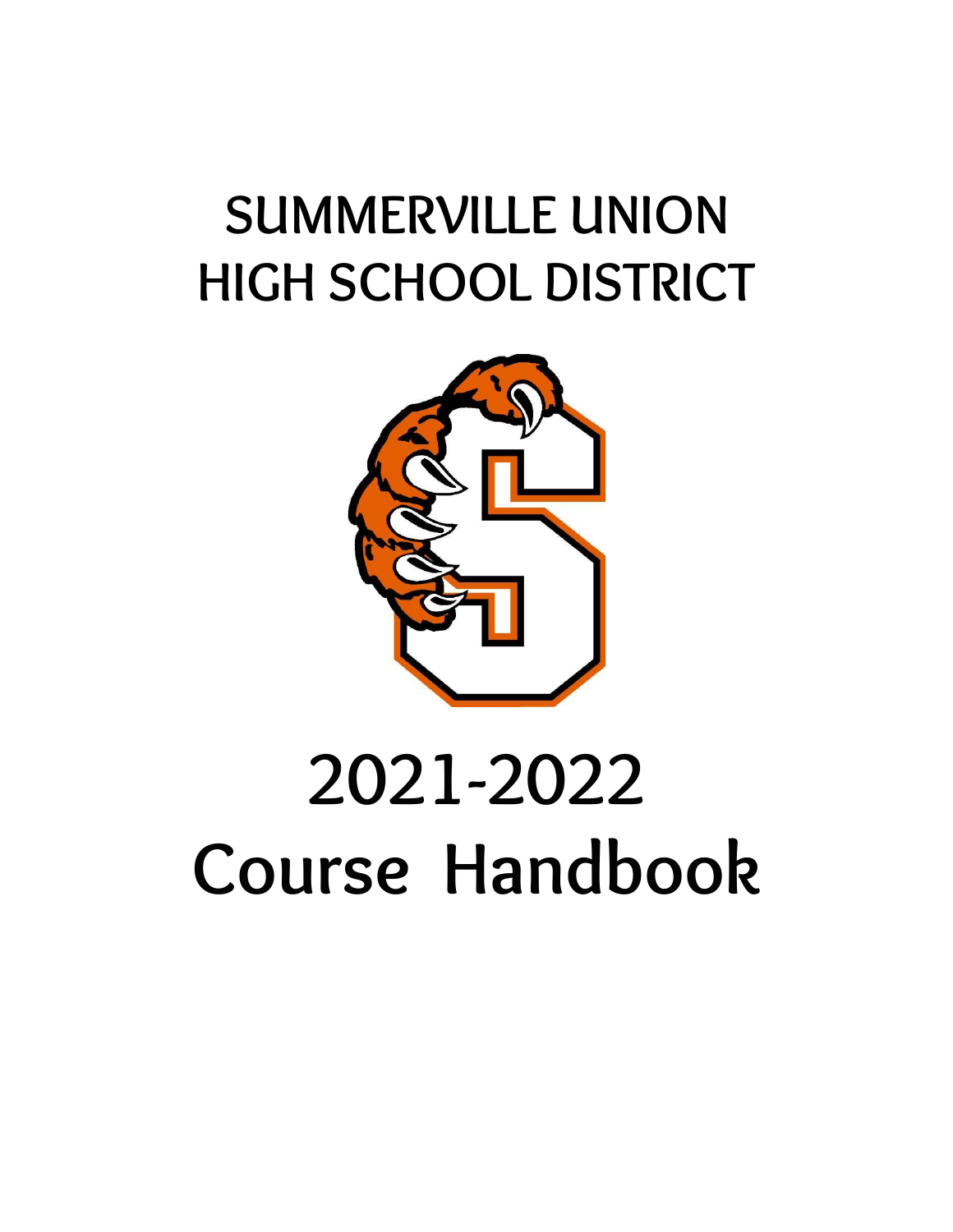## **SUMMERVILLE UNION HIGH SCHOOL**

## **COURSE HANDBOOK 2020-2021**

Summerville High School Connections Visual and Performing Arts Academy

17555 Tuolumne Road Ph: (209)928-4228 Tuolumne, CA 95379 Fax: (209)928-1422

District Superintendent: Michael Merrill

High School Principal: Kellene Ditler

Deputy Principal: Stephen Sweitzer

Grade Level Coordinators: Daniel Atkins (Connections) Jennifer Osterhout (Summerville)

Summerville UHSD Governing Board: Dennis Spisak Hans DeGroot David Atkin Randy Richter Bret Taylor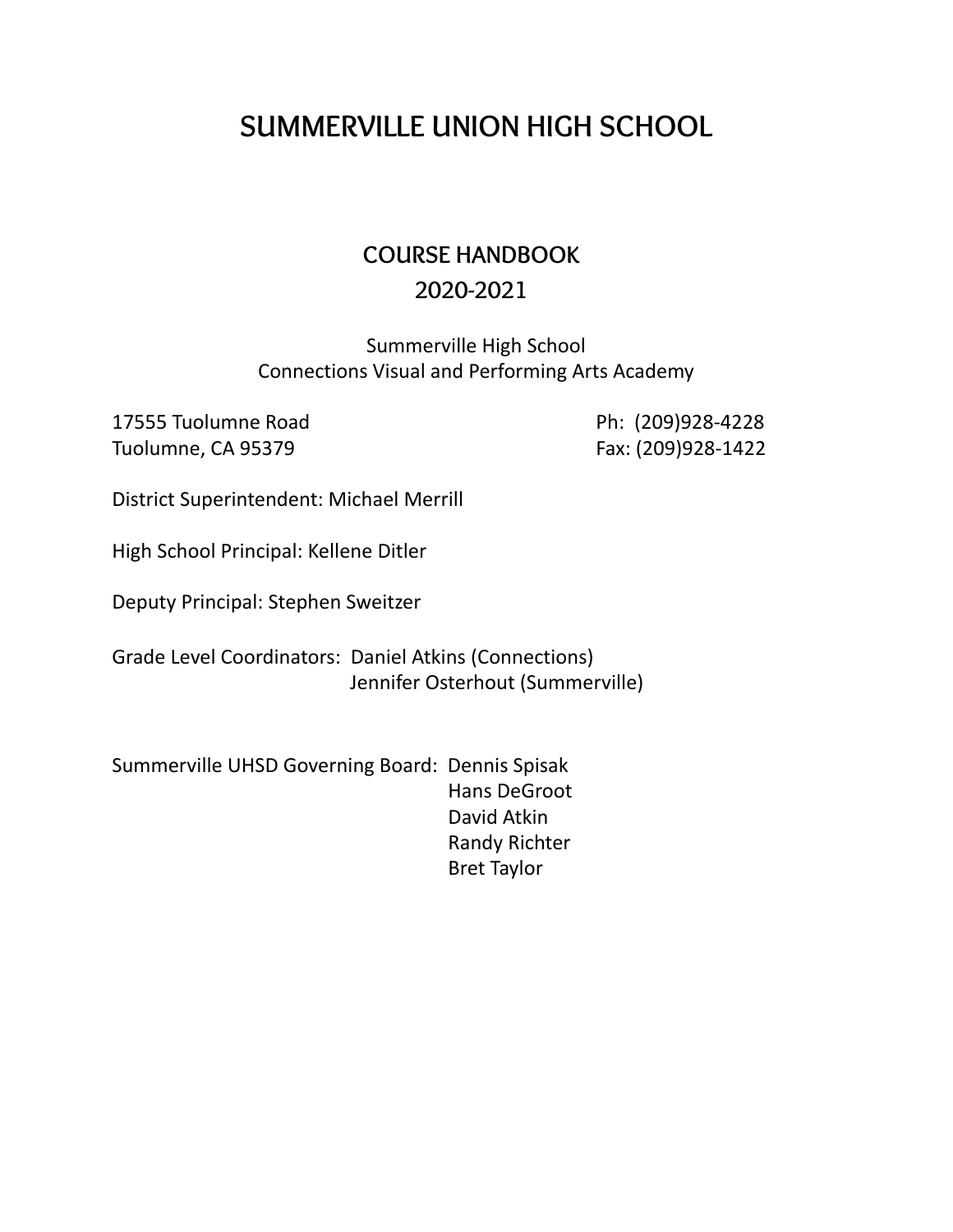## **Summerville Union High School District Vision \* Mission \* Beliefs**

**Vision**: Preparing students for college, career, and life.

**Mission**: Committed to excellence through innovative teaching and learning. Inspiring and empowering all students by providing the tools they need to be prepared for their future in an ever changing world.

#### **We Believe…**

- Every student can learn.
- In building a highly qualified and motivated staff with high expectations.
- It is our responsibility to provide every student with challenging and rigorous experiences so that they can become critical thinkers and problem solvers.
- In continually improving all aspects of the organization.
- In sound financial planning to achieve district goals.
- In doing what is best for all students.
- In engaging in and adapting to modern technology to prepare all students for their futures.
- That a clean, safe, healthy, and nurturing environment is essential for learning.
- All students should be engaged and academically challenged while accepting the responsibility for their learning.
- In co-curricular/extracurricular activities to enhance student development.
- Teamwork is vital for students, staff, and the school community in support of student learning.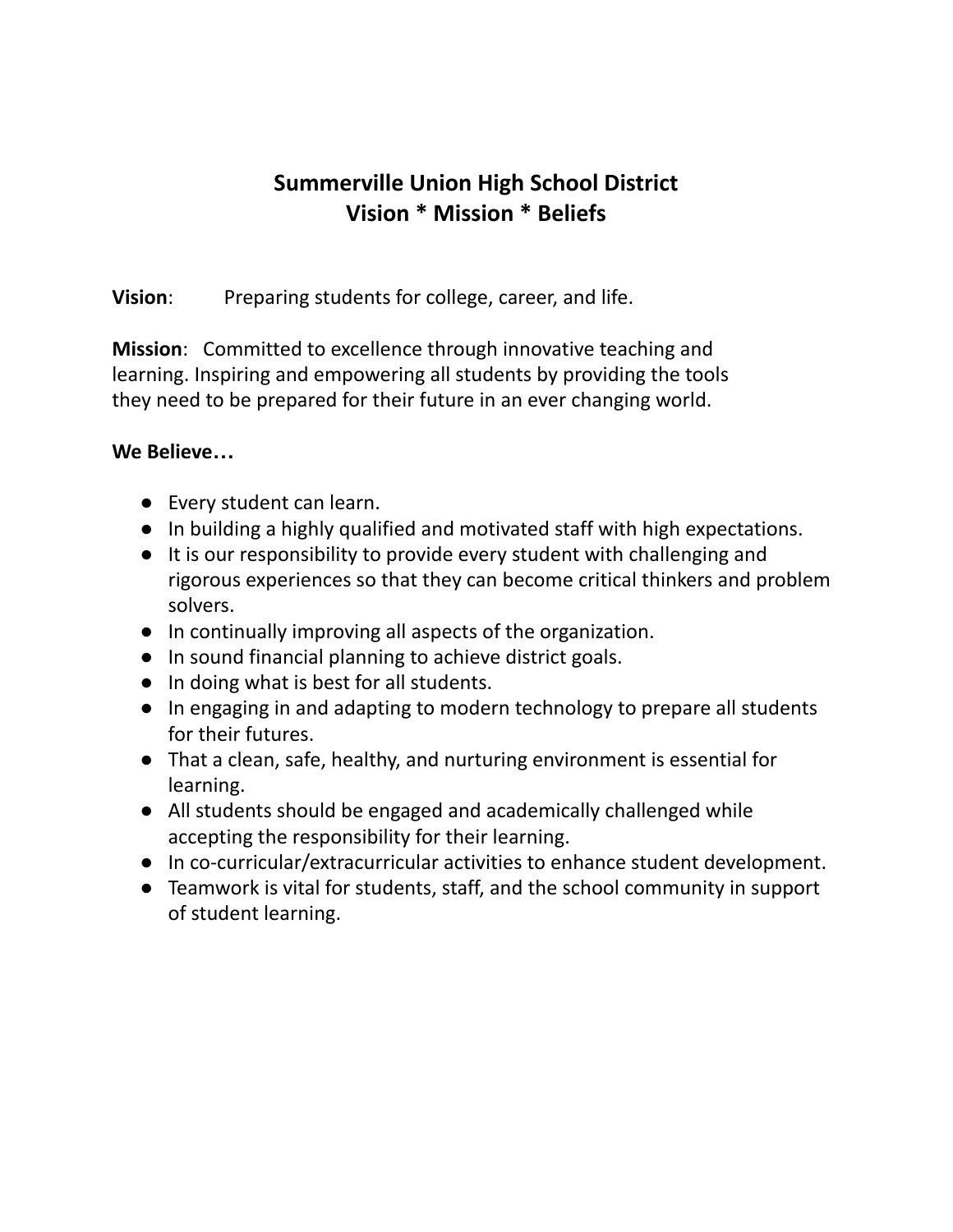## **Graduation Requirements**

#### *ENGLISH:……………………………………………………………………..***40**

Eight consecutive semesters of English

#### *SOCIAL STUDIES:…………………………………………………………..***30**

Two semesters of World History; two semesters of U.S. History; one semester of U.S. Government; one semester of Econ/Civics.

#### *MATHEMATICS:…………………………………………………………….***30**

Six semesters selected from mathematics course offerings required of all students. All students must complete one year of Algebra or Math I.

*SCIENCE:…………………………………………………………………….....***20**

Four semesters of science required: one year Physical/Earth science, one year Biology/Earth

#### *PHYSICAL EDUCATION:…………………………………………………...***30**

Students must be enrolled for each of the first six semesters of high school. Six semesters must be passed.

#### *FINE ARTS/FOREIGN LANGUAGE:……………………………………***10**

Students must pass one year of a foreign language, art, music, film or drama. Students may substitute one year of career technical education (CTE) courses for graduation requirements.

#### *NON-DEPARTMENTAL:…………………………………………………….***20**

One semester of Health and one semester of Keyboarding during the freshman year and two semesters of Senior Seminar in the senior year.

*OTHER COURSES:…………………………………………………….....…..***120**

As indicated by major course of study and student's life plan.

#### *TOTAL REQUIRED FOR GRADUATION:…………………….…………***300**

- a) Students transferring into the District from another high school shall be awarded credits toward graduation based on courses completed elsewhere without penalty resulting from variation of local requirements.
- b) Students earning a comprehensive diploma must successfully complete a senior project.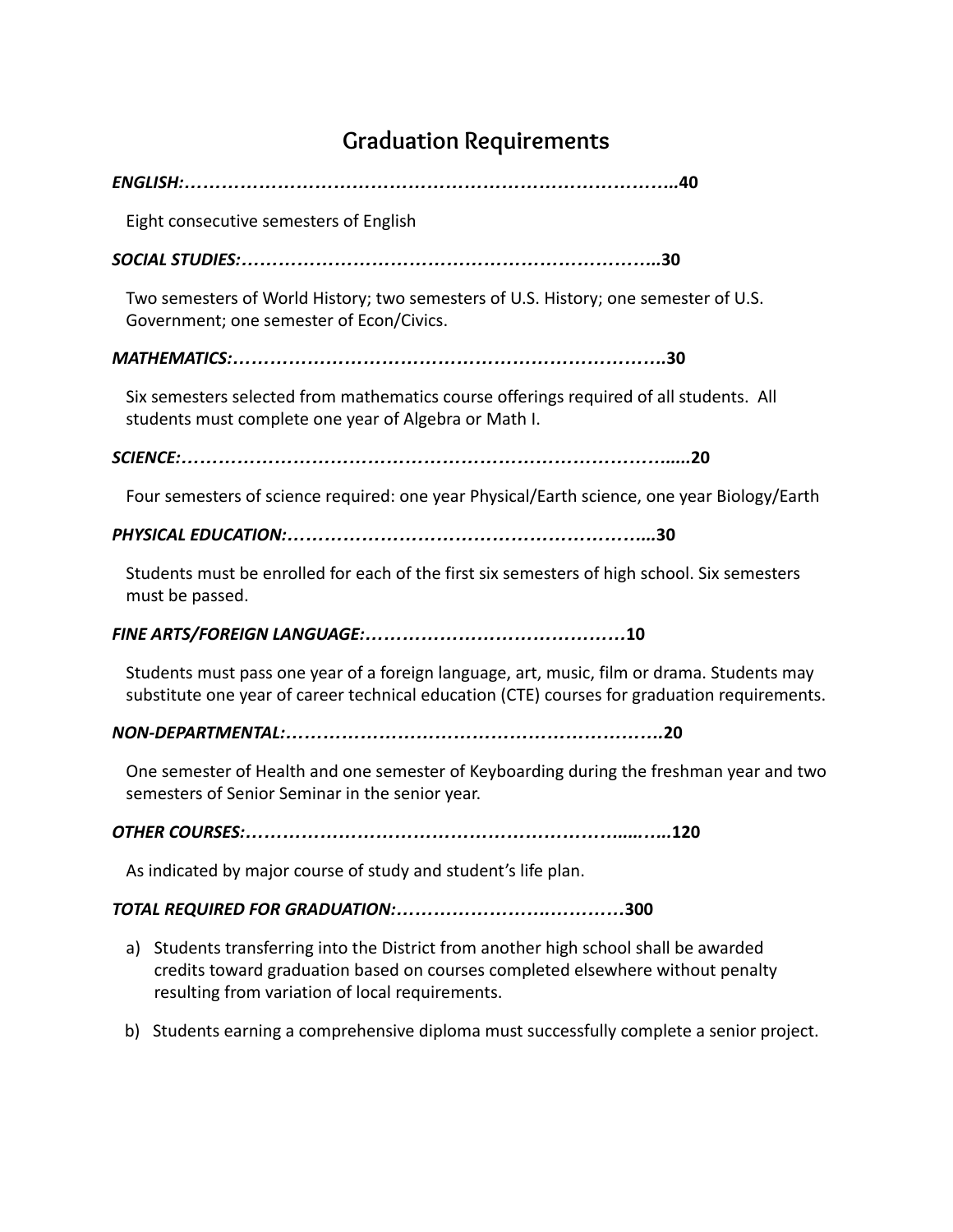## **College Entrance Requirements**

#### **UNIVERSITY OF CALIFORNIA/ CALIFORNIA STATE UNIVERSITY SUBJECT REQUIREMENTS**

A-G Coursework Subject Requirements

| A. History/Social Science               | 2 years (1 year of US History or 1 semester of US<br>History and 1 semester of civics or Government AND 1<br>year of social science                                                                                                                                                                                                                                              |
|-----------------------------------------|----------------------------------------------------------------------------------------------------------------------------------------------------------------------------------------------------------------------------------------------------------------------------------------------------------------------------------------------------------------------------------|
| <b>B.</b> English                       | 4 years (Composition, Literature, etc.)                                                                                                                                                                                                                                                                                                                                          |
| C. Mathematics                          | 3 years, Algebra 1 and Algebra 2 and 1 year of<br>Geometry; OR Math I, Math II, Math III; 4 years<br>recommended                                                                                                                                                                                                                                                                 |
| D. Laboratory Science                   | 2 years of the three foundational subjects of biology,<br>chemistry, and physics, including Next Generation<br>Science Standards [NGSS] models; or 2 years of a 3<br>year NGSS integrated science model; or 1 year of<br>biology, chemistry or physics and 1 year of an<br>approved science chosen from the earth & space<br>sciences or interdisciplinary sciences disciplines. |
| E. Foreign Language                     | 2 years of same language required; 3 years<br>recommended                                                                                                                                                                                                                                                                                                                        |
| F. Visual or Performing Arts            | 1 year                                                                                                                                                                                                                                                                                                                                                                           |
| <b>G. College Preparatory Electives</b> | 1 year coursework in addition to minimum<br>requirements in subjects listed above                                                                                                                                                                                                                                                                                                |

#### **UC Admission Information: www.universityofcalifornia.edu/admissions**

Students interested in applying to a UC campus need to complete the 15 A-G requirements, with at least 11 finished prior to the beginning of their senior year, with no grade lower than a C, and at least a 3.0 GPA in these courses. Students need to complete the SAT test with essay or the ACT with essay no later than December of their senior year. The SAT subject tests are not required for admission but certain majors on some campuses recommend them. Students may apply between November 1 and November 30 of their senior year.

#### **CSU Admission Information: www.calstate.edu**

Students interested in applying to a CSU campus need to complete the A-G requirements with no grade lower than a C. Students need to complete the SAT or ACT no later than December of their senior year. Some campuses, such as Cal Poly, recommend students take the SAT or ACT no later than November of their senior year. Students may apply between October 1 and November 30 of their senior year.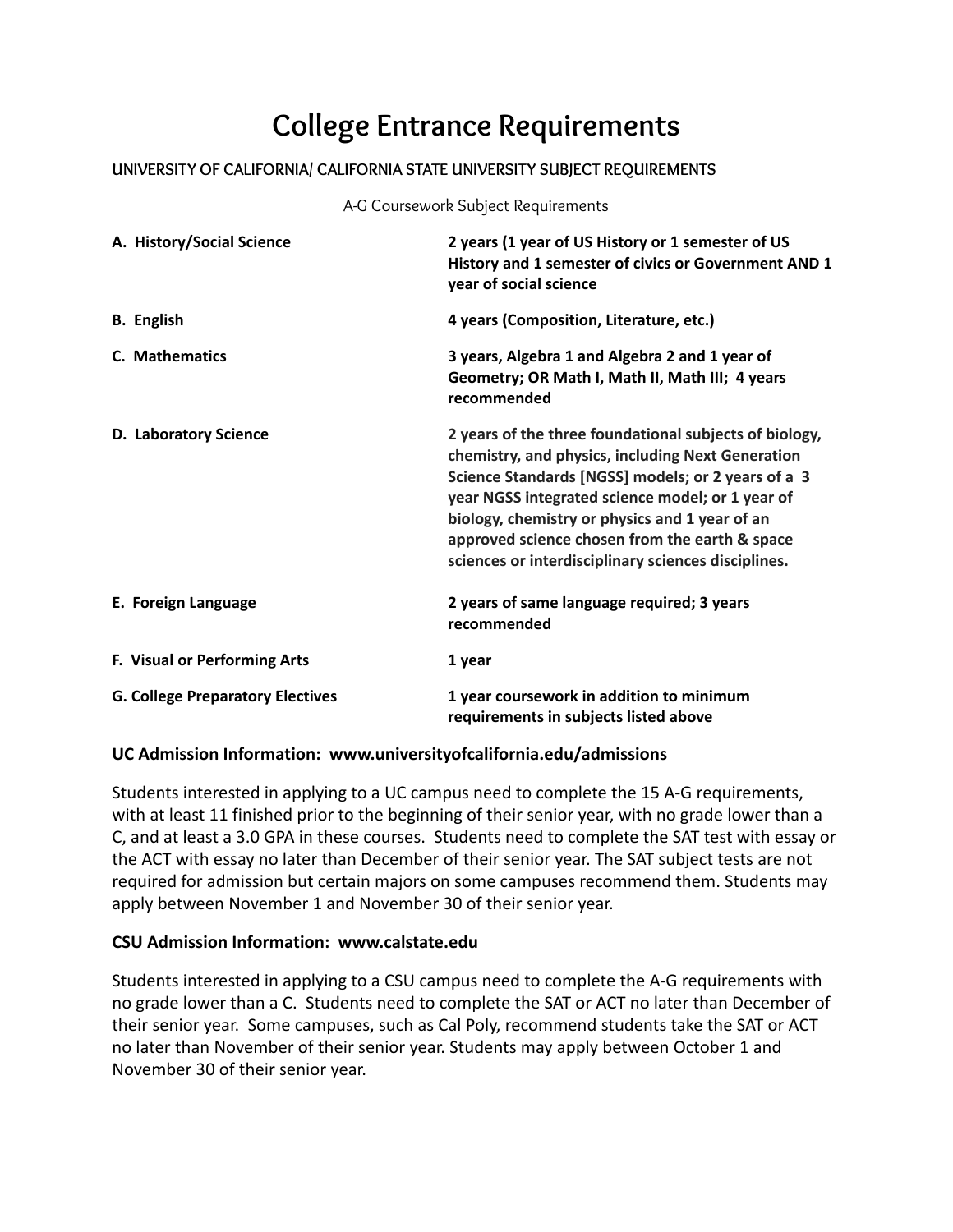**SAT/ACT Examination Information:** Students register for the SAT at www.collegeboard.com. The ACT with writing may be used as a substitute or in addition to the SAT. Students register for the ACT at www.actstudent.org. It is recommended that students complete the optional Essay portion of the SAT and the optional writing portion of the ACT. Students who qualify for free or reduced lunch qualify for a fee waiver for the SAT and the SAT. Fee waivers are available from Mr. Atkins in the guidance office.

**Community College Admission Information***–* A graduate of any accredited high school may be admitted to a community college. Current high school students may enroll in college classes if they are in good standing and have approval from their high school principal. The SAT is not required for admission to a community college. Seniors register in May for fall classes; assessment tests must be completed before registration.

**Private University and Vocational Institution Requirements** *–* Refer to individual university and college websites for specific requirements for each school.

**www.californiacolleges.edu**-An excellent resource for information about programs and admission requirements for 2 year and 4 year colleges in California, including UC, CSU, Community College and Private Universities.

#### **Scholarships and Financial Aid**

All seniors planning to attend a college or trade school are encouraged to complete the FAFSA (the Free Application for Federal Student Aid). FAFSA applications can be submitted between October 1 and March 2 of the senior year. A financial aid workshop is held on campus in October to provide assistance for parents on how to complete the FAFSA. Scholarships that are made available to our guidance office are posted on the school website: summbears.k12.ca.us. In addition, students can go to www.fastweb.com to conduct their own scholarship search. The school will submit all seniors' GPA verification for CalGrant eligibility, but students and parents must complete a FAFSA to be considered for a CalGrant.

#### **NCAA Information**

Students who may compete in athletics at the university level in a Division I or Division II institution must register with the NCAA Eligibility Center. There is no deadline to register, but it is recommended by the NCAA that interested students register during their junior year. Students must complete a certain number of core courses with a minimum GPA, and earn a minimum score on the SAT or ACT. For more information, go to [www.web1.ncaa.org.](http://www.web1.ncaa.org)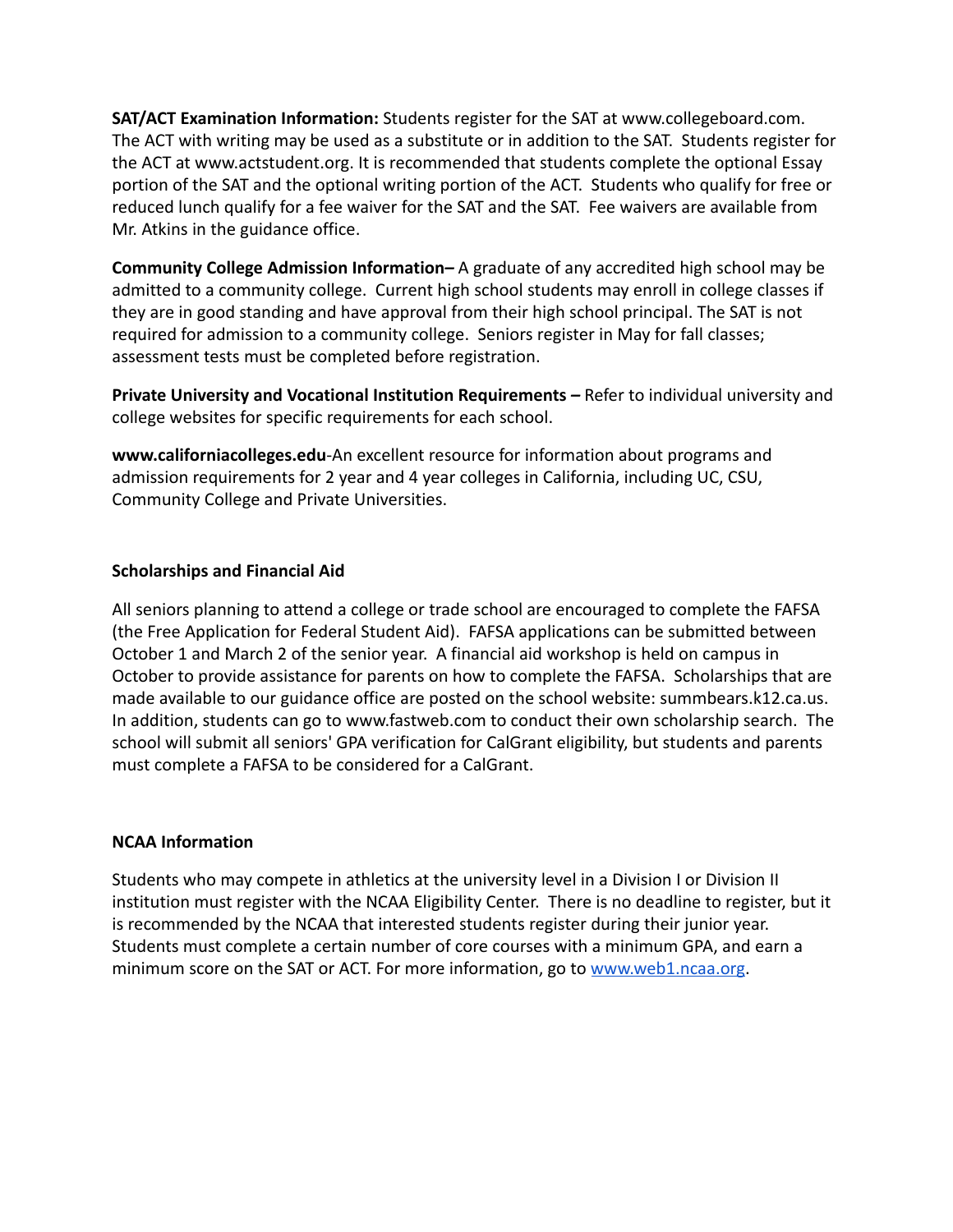#### **SUMMERVILLE UNION HIGH SCHOOL DISTRICT**

#### **FOUR-YEAR PLAN**

#### **GRADE 9**

| <b>Required Courses</b>                         | English<br>Math<br>Physical/Earth Science<br>Health/Keyboarding<br>PE |                                                                                                                                                                                 |
|-------------------------------------------------|-----------------------------------------------------------------------|---------------------------------------------------------------------------------------------------------------------------------------------------------------------------------|
| Elective<br>Elective<br>Elective                |                                                                       | *Foreign language required for<br>college preparation                                                                                                                           |
| <b>GRADE 10</b>                                 |                                                                       |                                                                                                                                                                                 |
| <b>Required Courses</b>                         | English<br>Math<br>Biology/Earth Science<br>World History<br>PE       |                                                                                                                                                                                 |
| Elective<br>Elective<br>Elective                |                                                                       | *2nd year Foreign Language required<br>for college prep                                                                                                                         |
| <b>GRADE 11</b>                                 |                                                                       |                                                                                                                                                                                 |
| <b>Required Courses</b><br>Elective<br>Elective | English<br>Math<br><b>US History</b><br>PE                            | *1 year of fine arts required in addition<br>to For. Language for college prep. 1<br>year Fine arts or CTE required for<br>graduation<br>*Chemistry or physics required to meet |
| Elective<br>Elective                            |                                                                       | college prep lab science<br>*3rd year foreign language strongly<br>recommended for college prep                                                                                 |
| <b>GRADE 12</b>                                 |                                                                       |                                                                                                                                                                                 |
| <b>Required Courses</b>                         | English                                                               |                                                                                                                                                                                 |

|          | Government/Economics<br>Senior Seminar |
|----------|----------------------------------------|
| Elective |                                        |
| Elective |                                        |
| Elective |                                        |
| Elective |                                        |
| Elective |                                        |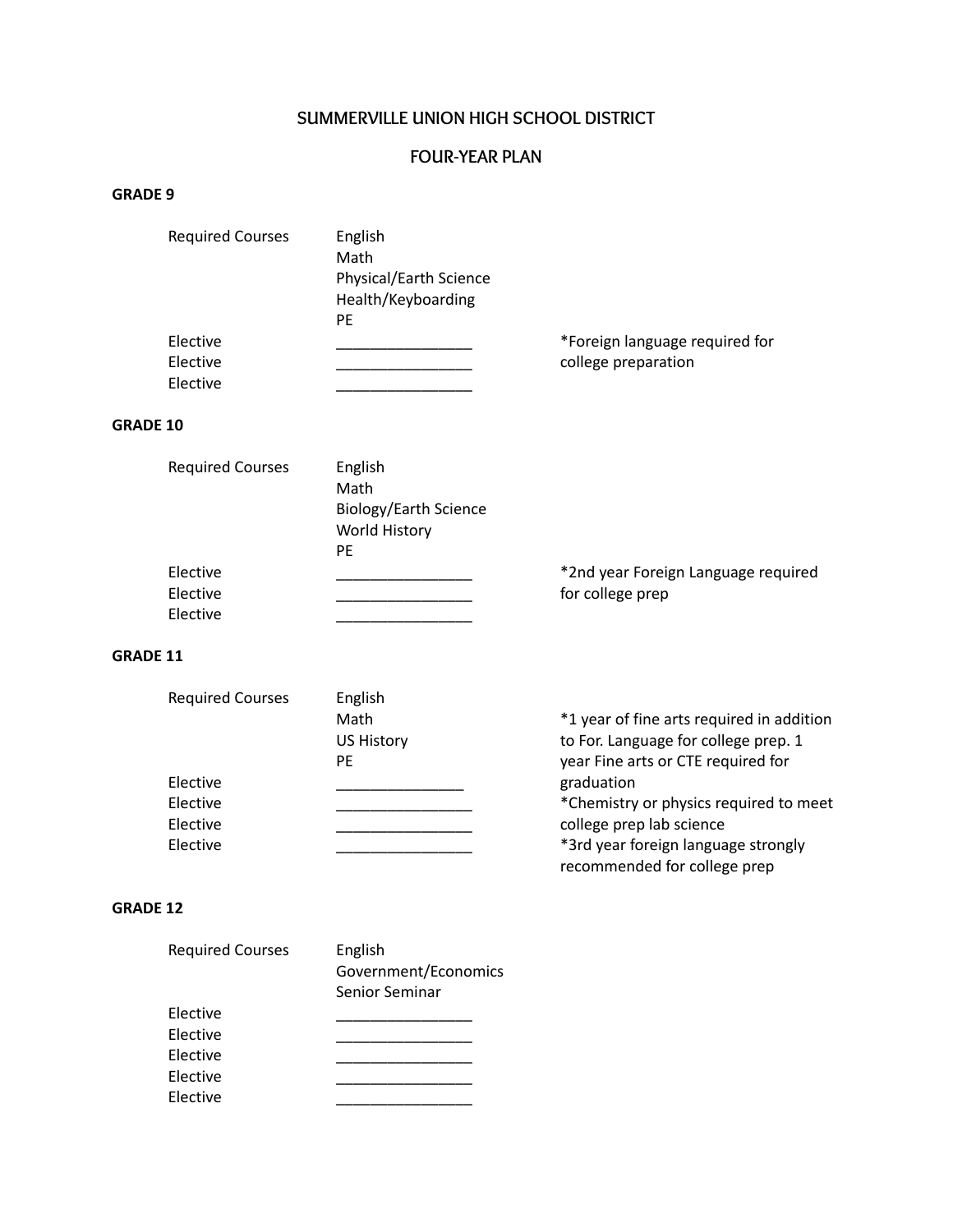#### **GRADUATION STATUS REPORT**

#### **SUMMERVILLE HIGH SCHOOL/CONNECTIONS COMPREHENSIVE DIPLOMA**

Student Name: Date:

Grade in School:

|              |                      |                          | Required Class Total Needed |          | <b>Units Earned</b> | <b>Units Needed</b> |
|--------------|----------------------|--------------------------|-----------------------------|----------|---------------------|---------------------|
|              | English              |                          | 40                          |          |                     |                     |
|              | <b>Earth Science</b> |                          | 10                          |          |                     |                     |
|              | Biology              |                          | 10                          |          |                     |                     |
|              | Alg I/Math I         |                          | $10\,$                      |          |                     |                     |
|              | Other Math           |                          | 20                          |          |                     |                     |
|              | World History        |                          | 10                          |          |                     |                     |
|              | <b>US History</b>    |                          | $10\,$                      |          |                     |                     |
|              | PE                   |                          | 30                          |          |                     |                     |
|              | Fine Arts/CTE        |                          | 10                          |          |                     |                     |
|              | Health               |                          | 5                           |          |                     |                     |
|              | Keyboarding          |                          | 5                           |          |                     |                     |
|              | Government           |                          | 5                           |          |                     |                     |
|              | Economics            |                          | 5                           |          |                     |                     |
|              | Senior Seminar 10    |                          |                             |          |                     |                     |
|              | Electives            |                          | 120                         |          |                     |                     |
|              | Total Required 300   |                          |                             |          |                     |                     |
| A-G Classes: |                      | Chem/Physics             |                             | 10       |                     |                     |
|              |                      | For. Language<br>Math II |                             | 20<br>10 |                     |                     |
|              |                      | Math III                 |                             | 10       |                     |                     |
|              |                      | <b>Fine Arts</b>         |                             | 10       |                     |                     |
|              |                      | Elective                 |                             | 10       |                     |                     |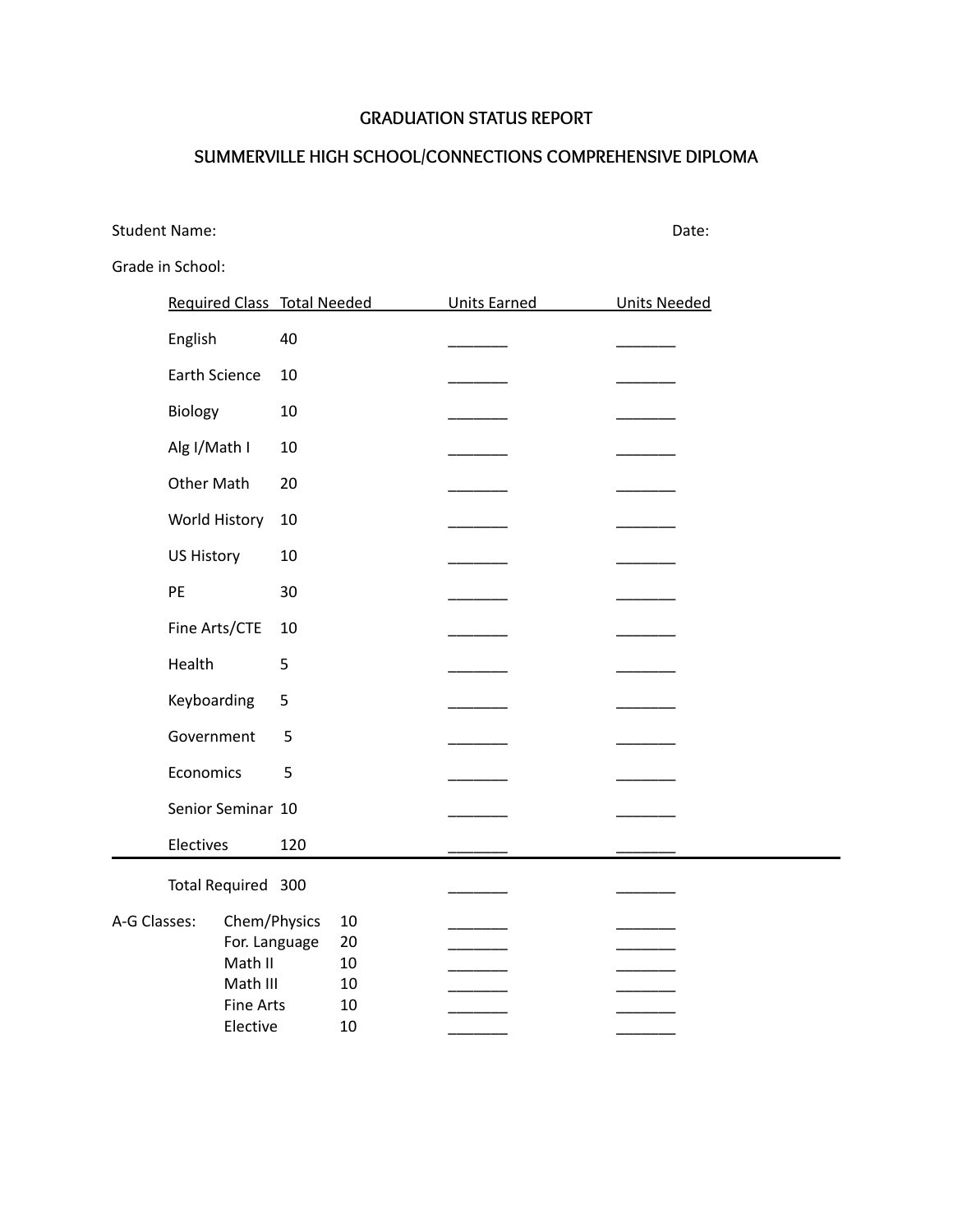#### **Graduation Ceremony**

Seniors who have completed 4 years and met all of the graduation requirements (300 credits, passing grades in all required classes and completion of a senior project) are eligible to participate in the comprehensive graduation ceremony. Cap and gown ordering information will be provided to seniors in their senior seminar class. Students who have not met their graduation requirements, or have unpaid bills, outstanding detentions or Saturday schools will not be able to participate in the ceremony.

#### **PSAT**

The Practice SAT, or PSAT test, is offered on campus each year in October. It is administered to all 10th grade students free of charge, and 11th grade students are encouraged to take this test as practice for the actual SAT. Results and test booklets are returned to students as a study guide. Registration for the test is available starting in mid-September in the guidance office.

#### **ASVAB**

The ASVAB, or Armed Services Vocational Aptitude Battery, is administered on campus each year in the fall. The test is administered by military recruiters. It is a good opportunity for students to learn their strengths in various vocational skills. Students who plan to enlist in the military may use this as their entry score. There is no cost for taking the exam.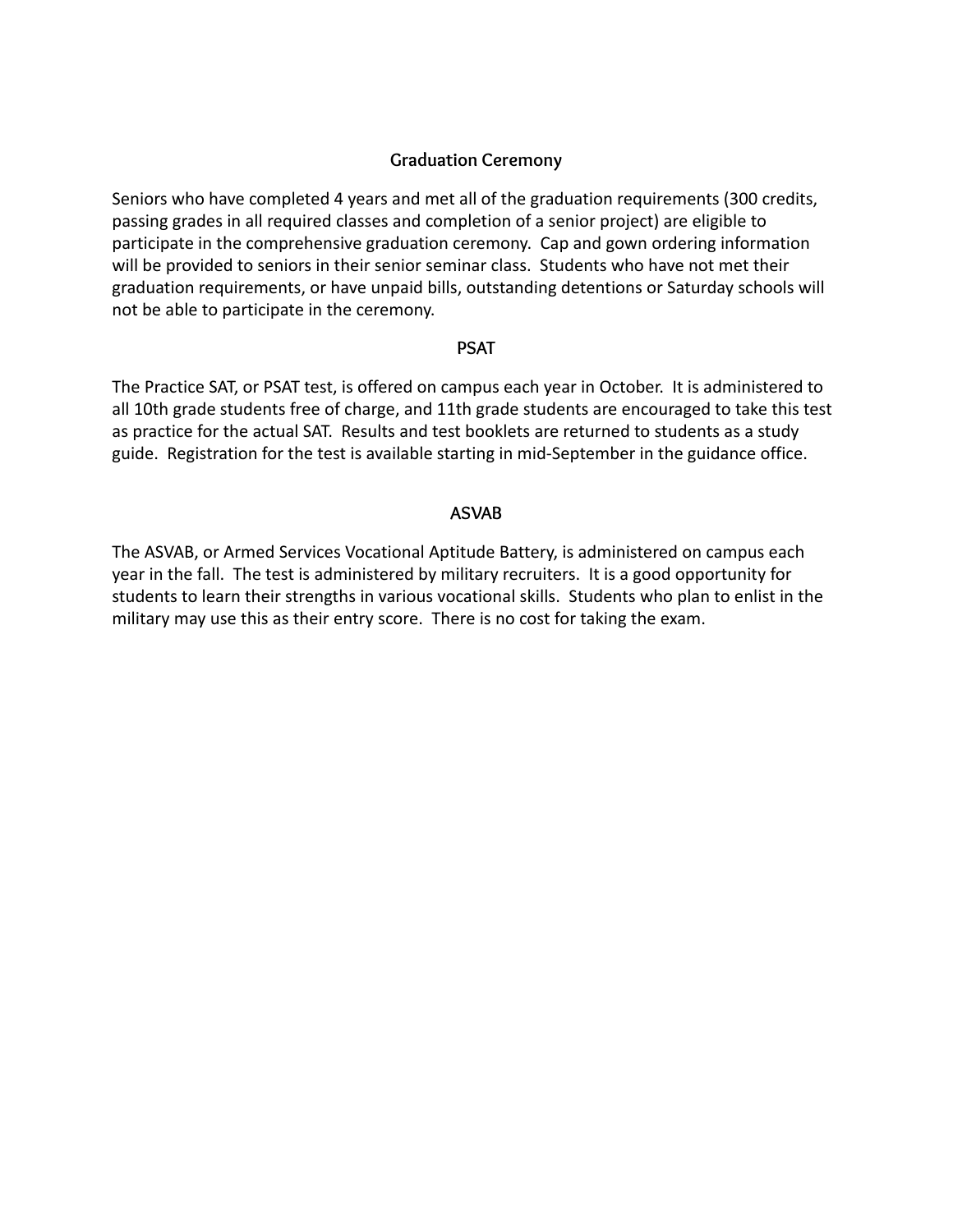#### **Course Information**

#### **AGRICULTURE**

#### **Introduction to Agricultural Science**

This course presents a survey of the animal and plant industries in California from production to final consumption. In addition, the student studies how animals and plants affect human life. The student will be involved in an agriculture project as a "hands on" activity. Participation in FFA activities is an integral part of this course, and is required each semester.

| Prerequisites: None | UC/CSU: Yes | Target Grade Level: 9 and 10 |
|---------------------|-------------|------------------------------|
|---------------------|-------------|------------------------------|

#### **Advanced Agriculture**

Advanced Agriculture is the class for our 3rd year and above agriculture students. In this class students learn how to manage our 12 acre school farm. They also learn advanced skills in plant and animal science. Students also manage the greenhouse, native plant demonstration garden and the sow breeding project.

| Prerequisites: Intro. to Agriculture | UC/CSU: Yes | Target Grade Level: 10,11,12 |
|--------------------------------------|-------------|------------------------------|
|--------------------------------------|-------------|------------------------------|

#### **Ag Leadership**

The purpose of this course is to assist students in developing their knowledge, attitudes, skills and aspirations regarding leadership development in an agricultural setting and/or provide them with the beginning foundation for any career setting. The goal of this course is to encourage students to be knowledgeable, caring, decision makers. Students in this program should desire to develop and expand their leadership and agricultural business skills. Student will find opportunities to develop their organizational skills by interacting not only with other class members, but with other organizations, groups and activities. Students are in charge of organizing, conducting, budgeting and evaluating activities. In addition students will work on career building skills such as resume, speaking and critical thinking skills. A high priority will rest on learning how to be an effective leader at the school and chapter level as well as in the community at large.

Prerequisites: Intro. to Ag recommended UC/CSU: Yes Target Grade Level: 10, 11,12

#### **Ag Biology/Earth**

Agricultural Biology is a laboratory science course designed for the college bound student interested in agricultural education and the FFA program. The course emphasizes detailed knowledge of the biological principles of the following areas: molecular and cellular aspects of living things, structure and function of agricultural plants and animals, genetics, physiology, plant and animal diversity and principles of classification, ecological relationships and animal behavior. This class is considered a laboratory life science class for college admissions.

| Prerequisites: Earth Science | UC/CSU: Yes | Target Grade Level: 10 |
|------------------------------|-------------|------------------------|
|------------------------------|-------------|------------------------|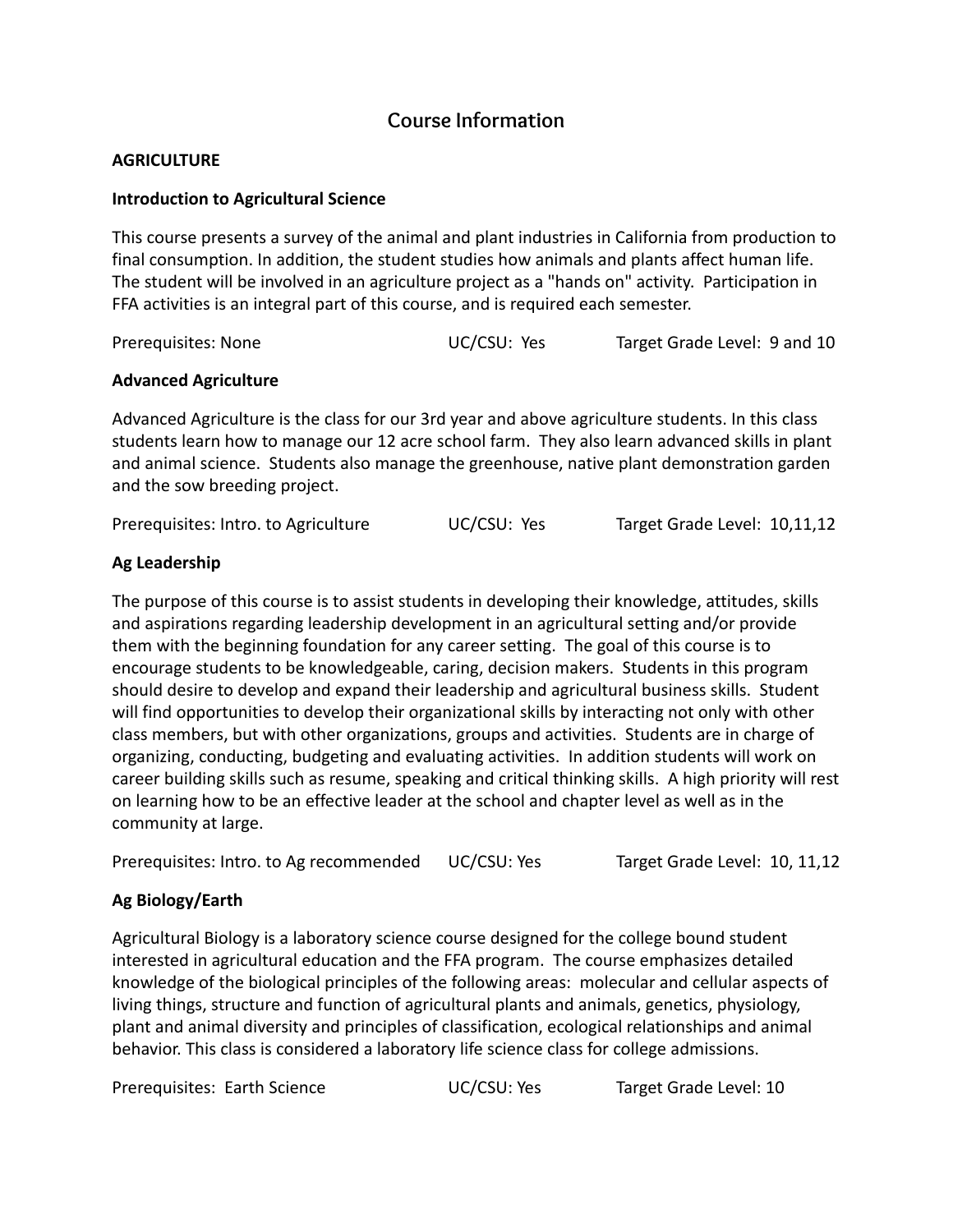#### **Introduction to Veterinary Science**

This course provides a study of anatomy and physiology of small and large animals; proper health maintenance; sanitation and the symptoms, treatments and prevention of common diseases. Course work will include animal nutrition, safe handling and restraint and the control of parasites and diseases. The student will gain practical experience in veterinary medicine by conducting hands-on activities with livestock and will have the opportunity to investigate the field of veterinary medicine. Students will also participate in FFA.

Prerequisites: Biology **No. 2018** UC/CSU: Yes Target Grade Level: 11,12

#### **ENGLISH**

#### **English 1**

This course is designed to allow students to become analytical, reflective readers who will answer purposeful, profound questions about life and the human condition. Students will learn through such modalities as Socratic seminars, literature journals, class discussions, reading of novels, short stories, poetry, non-fiction and plays, and essay writing. Students will become critics of literature and will learn how to write meaningful theses and organize their writing and critical ideas effectively.

Prerequisites: None UC/CSU: Yes Target Grade Level: 9

#### **Pre AP English 1**

This course is designed to allow students, at a rigorous rate, to become analytical, reflective readers who will answer purposeful, profound questions about life and the human condition. Students will learn through such modalities as Socratic seminars, literature journals, class discussions, reading of novels, short stories, poetry, non-fiction and plays, and essay writing and verbal presentations. Students will also study the different literary devices authors use to help readers better understand stories, and will critically examine and write about those tools.

Prerequisites: Placement test UC/CSU: Yes Target Grade Level: 9

#### **English 2**

This class is designed to train students to analyze and appreciate literature and to communicate effectively through the written and spoken word. Students will learn the conventions of grammar, expand their vocabulary, and hone their writing skills. We will evaluate the effectiveness and usefulness of literary devices, and students will improve in their ability to comprehend what they read. Students will learn how to structure an essay, as well as how to write persuasively, and how to self-edit. In addition, they will learn how to present their ideas and analysis to a group through effective public speaking. Students will become stronger writers and comprehend more of what they read, as well as learn how to evaluate an author's techniques and style.

Prerequisites: English 1 UC/CSU: Yes Target Grade Level: 10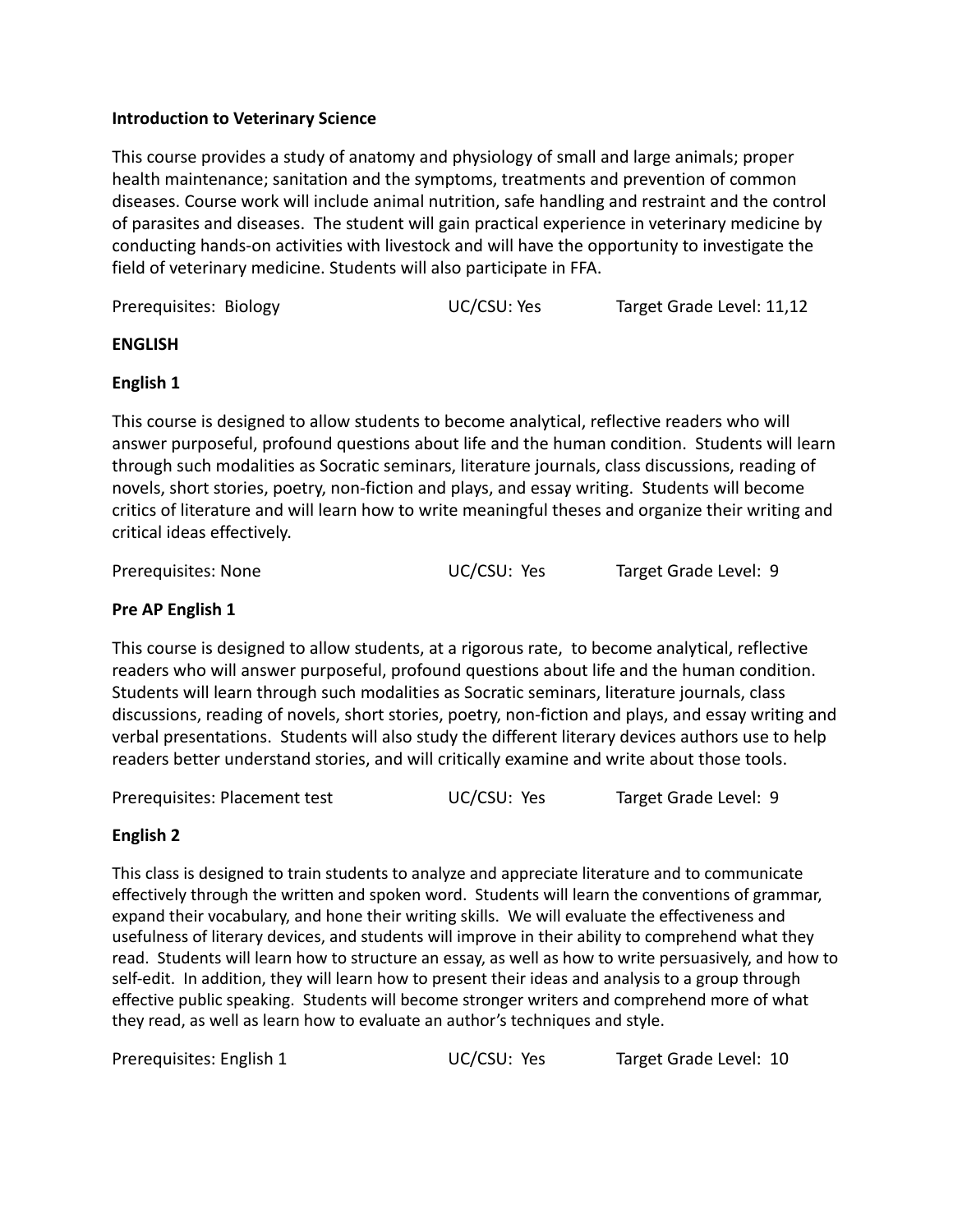#### **Pre AP English 2**

This course is designed to allow students to examine and analyze works of non-fiction and fiction, formulating such analysis through the frameworks of different world views, philosophies, and an understanding of the human condition. Students will write several informal and formal writing pieces, including such genres as narrative writing, analysis of style, synthesis of information, persuasive writing and research. Students will read articles , historical and contemporary essays and novels to examine with scrutiny and will recognize and know how literary devices and elements contribute to a writer's effectiveness and style.

Prerequisites: Teacher Recommendation UC/CSU: Yes Target Grade Level: 10

#### **College Prep English 11**

This course is designed to prepare students for the full spectrum of language skills necessary for college and career success. Students will engage in constant informal and formal writing in order to become critics of literature and professionally effective in both written and verbal communication. Students will study such novels as *Huckleberry Finn, the Great Gatsby, A Thousand Splendid Suns* and *Macbeth.* Writing pieces will include stylistic analysis, synthesis, persuasion and research. Students will examine in-depth the literary devices and techniques utilized in fiction and the rhetorical strategies used in non-fiction.

Prerequisites: None **Example 20 Target Grade Level:** 11

#### **College Prep English 12 (ERWC)**

This course is designed to prepare students for the literacy demands of college and the world of work. The primary focus is on non-fiction reading and analysis as well as non-fiction writing. Students will examine contemporary essays, newspaper and magazine articles, editorials, reports, work related documents and two full length works (a novel and a non-fiction piece) and will be able to think critically about such texts, being able to understand rhetorical devices and recognize fallacies within works.

Prerequisites: None UC/CSU: Yes Target Grade Level: 12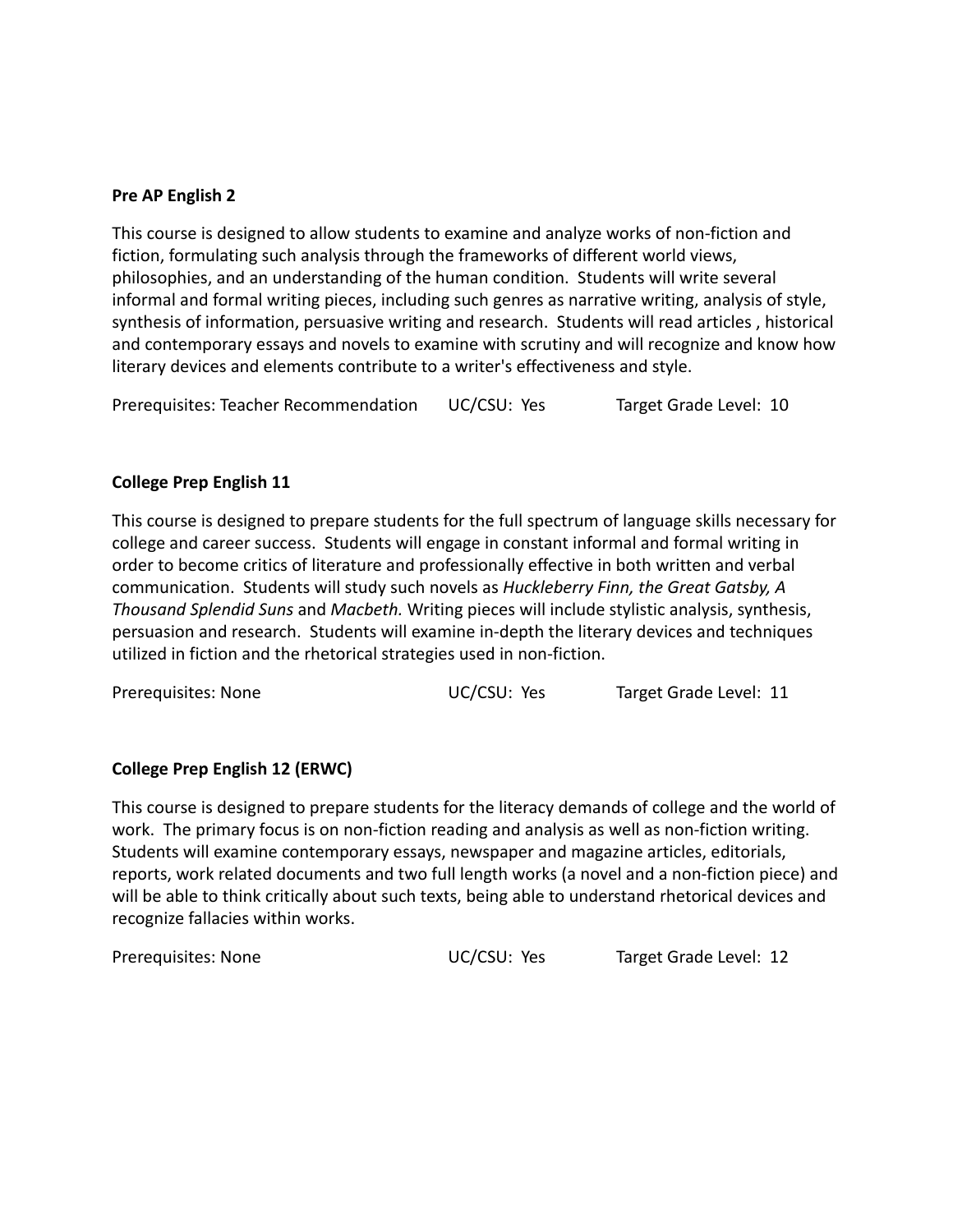#### **College Prep English Honors**

Students in this class are participating in the Academic Decathlon competition. Much of the year is spent reading, discussing, studying and analyzing the art music, language, literature, science, economics and social sciences of the current theme for the competition, as well as reading the themed novel. Students will also be giving prepared and impromptu speeches, practicing timed essays, take-home essays, a synthesis essay, and a personal statement. Students will also analyze, discuss and compare a variety of fictional and non-fictional writings. All students will participate in the regional academic decathlon competition, which is on a Saturday in February. The 9 students who qualify will also be required to attend the state competition in Sacramento, which is a 4-day event in march. There may be costs associated with the competition, field trips, and the novel.

Prerequisites: Interview, teacher rec. UC/CSU: Yes Target Grade Level: 11,12

#### **AP English Language**

This course is designed to engage students in becoming skilled readers of prose written in a variety of rhetorical contexts, and in becoming skilled writers who compose for a variety of purposes. The writing and reading in this course are designed to make students aware of the interactions among a writer's purposes, audience expectations and subjects as well as the way genre conventions and the resource of language contribute to effectiveness in writing. This course is offered in alternating years with AP English Literature. Students are required to take the AP Exam. There is a fee for the AP Exam.

Prerequisites: Teacher Recommendation. UC/CSU: Yes Target Grade Level: 11, 12

#### **AP English Literature**

This course is designed to engage students in the careful reading and critical analysis of imaginative literature. Through the close reading of selected texts, students deepen their understanding of the way writers use language to provide both meaning and pleasure for their readers. As they read, students consider a work's structure, style and themes, as well as such smaller scale elements as the use of figurative language, imagery, symbolism, and tone. This course is offered in alternating years with AP English Language. Students are expected to take the AP Exam. There is a fee for the AP Exam.

Prerequisites: Teacher Recommendation. UC/CSU: Yes Target Grade Level: 11, 12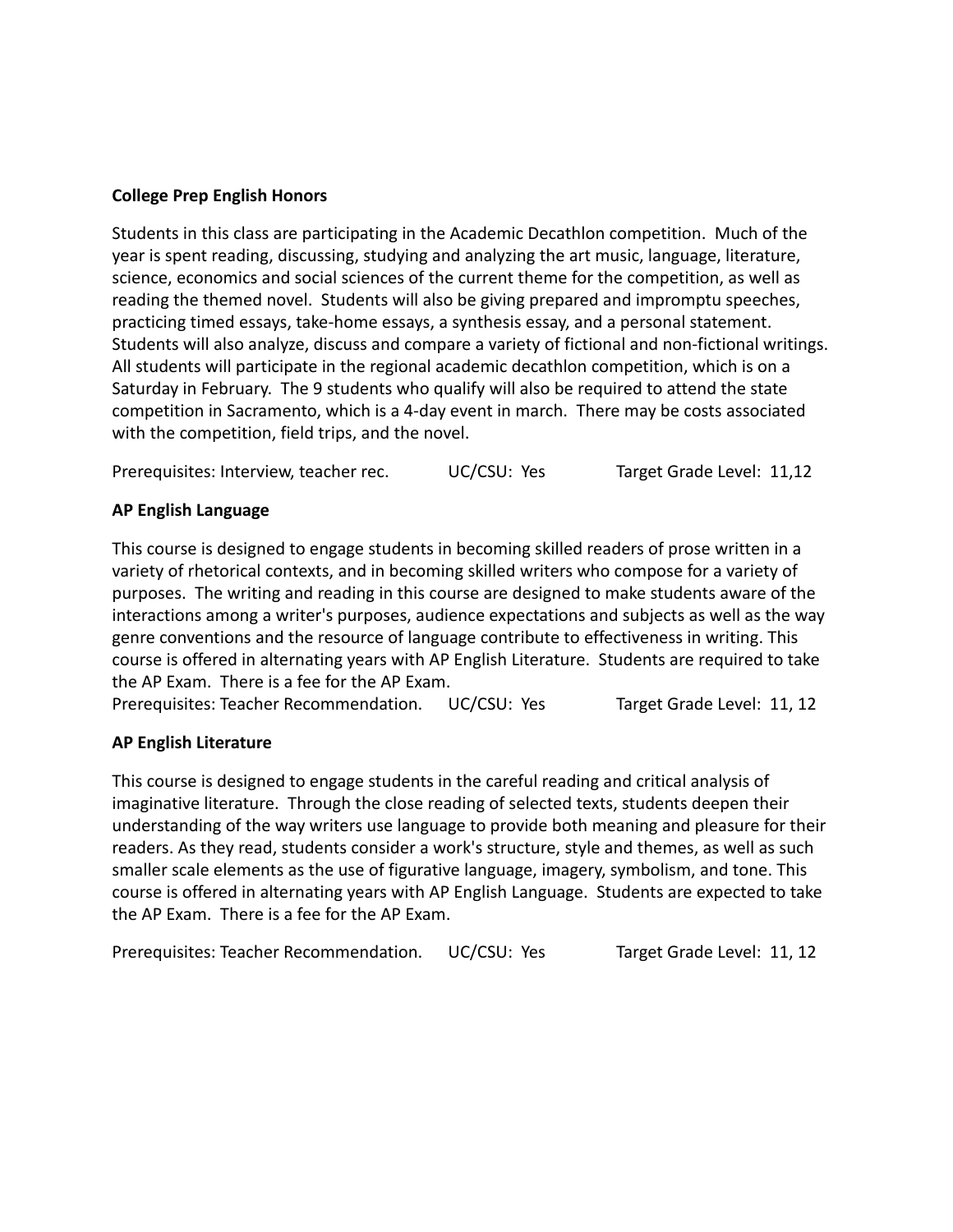#### **WORLD LANGUAGES**

#### **Spanish 1**

This is an introductory course designed for students with little or no previous study of Spanish. This course teaches basic language patterns and vocabulary. Repetition and comprehensible input are important components of this course. The focus is on listening, speaking, reading and writing. Homework is integral to reinforce concepts and skills from class. Participation is a key requirement.

Prerequisites: None UC/CSU: Yes Target Grade Level: 9, 10

#### **Spanish 2**

Students continue to further develop and improve listening, speaking, reading and writing skills. Emphasis is placed on comprehension of Spanish, as well as, reading and writing practice using a variety of activities incorporating familiar vocabulary and structures. Supplementary materials are introduced to enhance language use. Aspects of Spanish culture are introduced through the use of media, games, and adapted readings and in small or large group discussions. In addition to written/oral tests and quizzes, students are assessed using a variety of formats: oral dialogues, presentations, written compositions and other means. Continuous effort to use the target language is essential. Active participation is a must!

Prerequisites: C or above in Spanish 1. UC/CSU: Yes Target Grade Level: 10, 11

#### **Spanish 3**

Spanish 3 aims to continue to develop the listening, speaking, reading and writing skills acquired in Spanish 2. The class is structured around storytelling in the target language as well as activities, essays, projects and readings which will enhance the students' understanding of previously learned vocabulary, grammatical structures and aspects of a wide array of Spanish speaking cultures. Students are expected to speak, read and write in Spanish, as well as respond to authentic audio sources. This course aims to continue to foster excitement for the language, which requires commitment, enthusiasm and active participation from all students.

Prerequisites: C or above in Spanish 2. UC/CSU: Yes Target Grade Level: 10, 11, 12

#### **Spanish 4**

Spanish 4 provides students the opportunity to further develop, improve and refine their listening, speaking, reading and writing skills. Emphasis continues to be placed on aural skills with additional emphasis on reading and writing in the target language. Supplementary materials are implemented to enhance language use. Students experience multiple opportunities to demonstrate their proficiency in Spanish in different contexts. Aspects of Hispanic culture are emphasized through cultural readings, media, games and class discussions. Pre AP activities will be integrated into the curriculum.

Prerequisites: C or above in Spanish 3 UC/CSU: Yes Target Grade Level: 11,12 or teacher approval.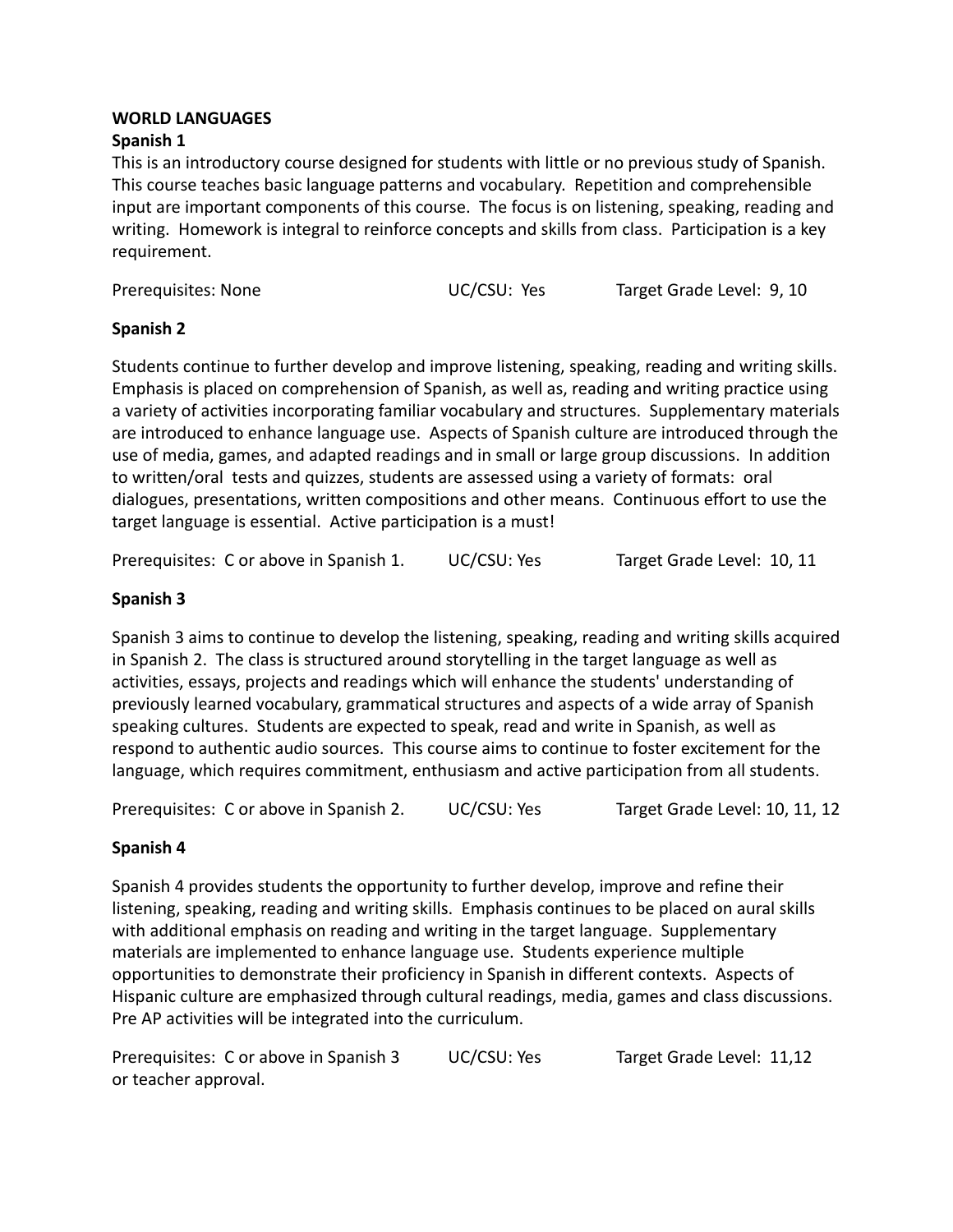#### **AP Spanish**

This course focuses on composition and literature to prepare students for the Advanced Placement Language and Composition exam. It is a rigorous course for those students who have excellent academic skills. Students will focus on extensive reading of non fiction, essays, short stories, drama, novels and poems and analysis of that reading through writing. Students will also be expected to demonstrate competency through writing essays exhibiting narration, description, argument, and exposition as well as produce research papers and timed writings. Students will become familiar with rhetorical techniques and how authors employ them. The course is based on the California State Standards. Students who obtain a score of 3 or better on the AP exam may receive college credit for the class. Students are expected to take the AP Exam at the end of the course.

| Prerequisites: C in Spanish 4 | UC/CSU: Yes | Target Grade Level: 12 |  |
|-------------------------------|-------------|------------------------|--|
| or teacher recommendation.    |             |                        |  |

#### **MATHEMATICS**

#### **Math IA**

This course is an introductory, skills development class to prepare students for Math I.

| Prerequisites: Placement exam | UC/CSU: No | Target Grade Level: 9 |
|-------------------------------|------------|-----------------------|
| or teacher recommendation.    |            |                       |

#### **Integrated Math I**

This course covers: organizing single variable data, problems and linear functions, proportional reasoning, and modeling situations using multiple representations. Students will understand linear equations, solving, graphing, intercepts and slopes. They will study area and perimeter, the Geometry and Algebra of right triangles, quadratics, statistical analysis and probability.

| Prerequisites: Placement exam | UC/CSU: Yes | Target Grade Level: 9, 10 |
|-------------------------------|-------------|---------------------------|
| or C or above in Math 1A.     |             |                           |

#### **Integrated Math II**

This course covers: Tools of Geometry, introductions to proofs, properties of triangles, trigonometry, circles, three dimensional figures, introduction to quadratic equations, real number system, other functions and inverses, parabolas and probability.

| Prerequisites: Placement exam | UC/CSU: Yes | Target Grade Level: 9, 10, 11 |
|-------------------------------|-------------|-------------------------------|
| or C or above in Math I.      |             |                               |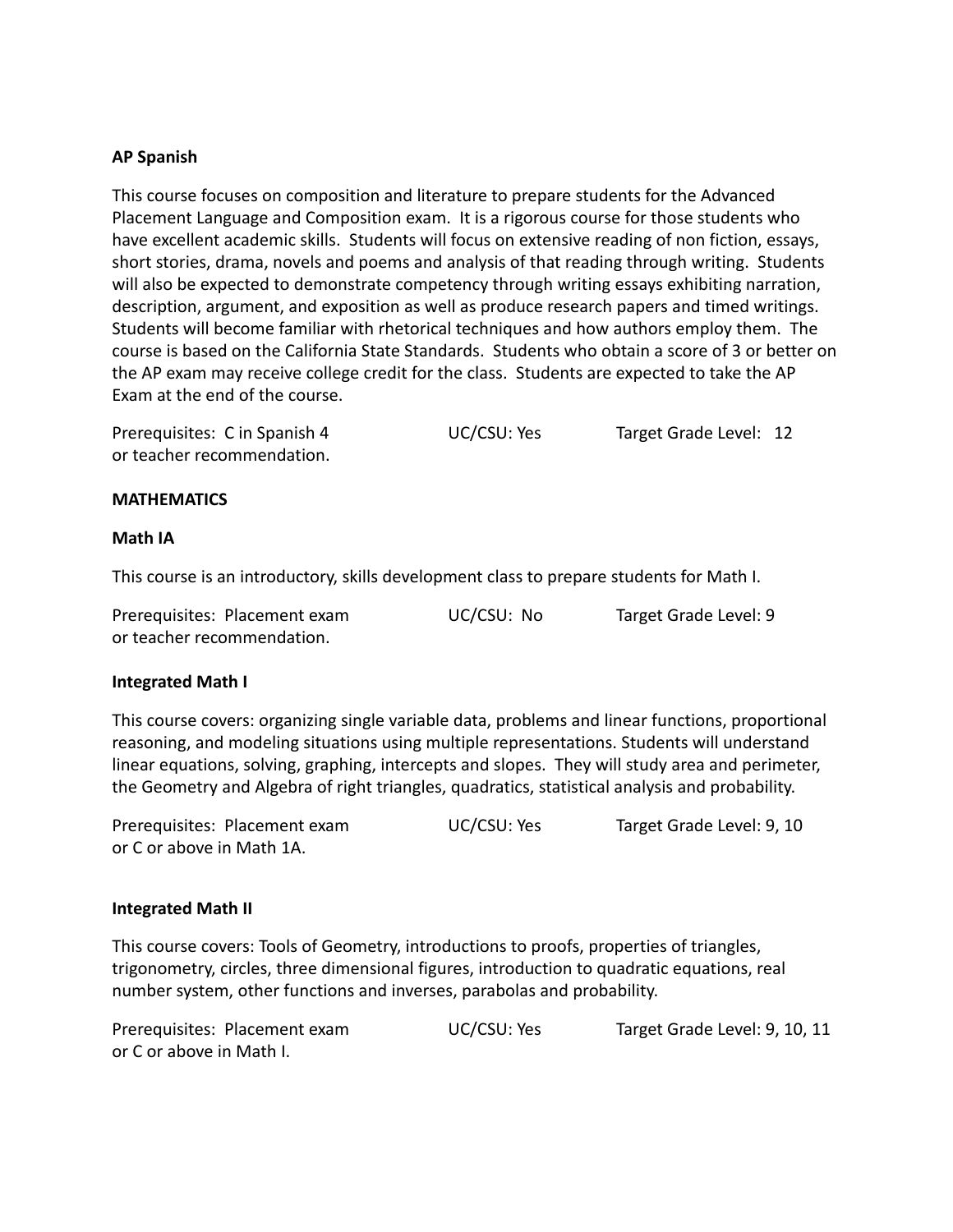#### **Integrated Math III**

This course teaches students to: Interpret data in a normal probability distribution, make inferences and justify conclusions, make decisions using complex probability models and search for patterns. Students will learn quadratic functions, polynomial expressions, equations and modeling, rational and radical functions. They will learn to graph exponential and logarithmic functions and trigonometric functions.

Prerequisites: Teacher recommendation UC/CSU: Yes Target Grade Level: 10, 11, 12 or C or above in Math II.

#### **Pre-Calculus**

The Pre-calculus course is designed for students who want to be better prepared for AP Calculus or college-level Calculus courses while still in high school. Students will extend and deepen their knowledge of advanced Algebra techniques, Analytical Geometry and Statistics.

Prerequisites: C or better in Math III UCCSU: Yes Target Grade Level: 10, 11, 12

#### **AP Calculus**

Calculus AB is focused on preparing students for the AP Calculus exam in the spring. Taking the AP exam is a requirement for students enrolled in the course. Students will learn to solve problems and justify solutions analytically, graphically, numerically and verbally. Topics covered include: a review of algebra and geometry, investigation of limits, methods of taking derivatives, anti-derivatives, applications of integrals, transcendental functions, areas between curves and volumes of revolution. Students are expected to take the AP exam at the end of the course. There is a fee of approximately \$75 to register for the AP Exam.

Prerequisites: Math II, III and Pre-Calc UC/CSU: Yes Target Grade Level: 11, 12

#### **AP Statistics**

This course is designed to develop the necessary critical thinking skills to make sense of data. Students will be introduced to the major concepts and tools for collecting, analyzing and drawing conclusions from data. Students will draw connections between the observed data and how to interpret their conclusions based on sound statistical evidence. Students will learn to use graphing calculators and read computer outputs as tools for the analysis of data. Students are expected to take the AP exam in May. There is a fee of approximately \$75 to register for the AP exam.

Prerequisites: Math I, II, III **UC**/CSU: Yes Target Grade Level: 11,12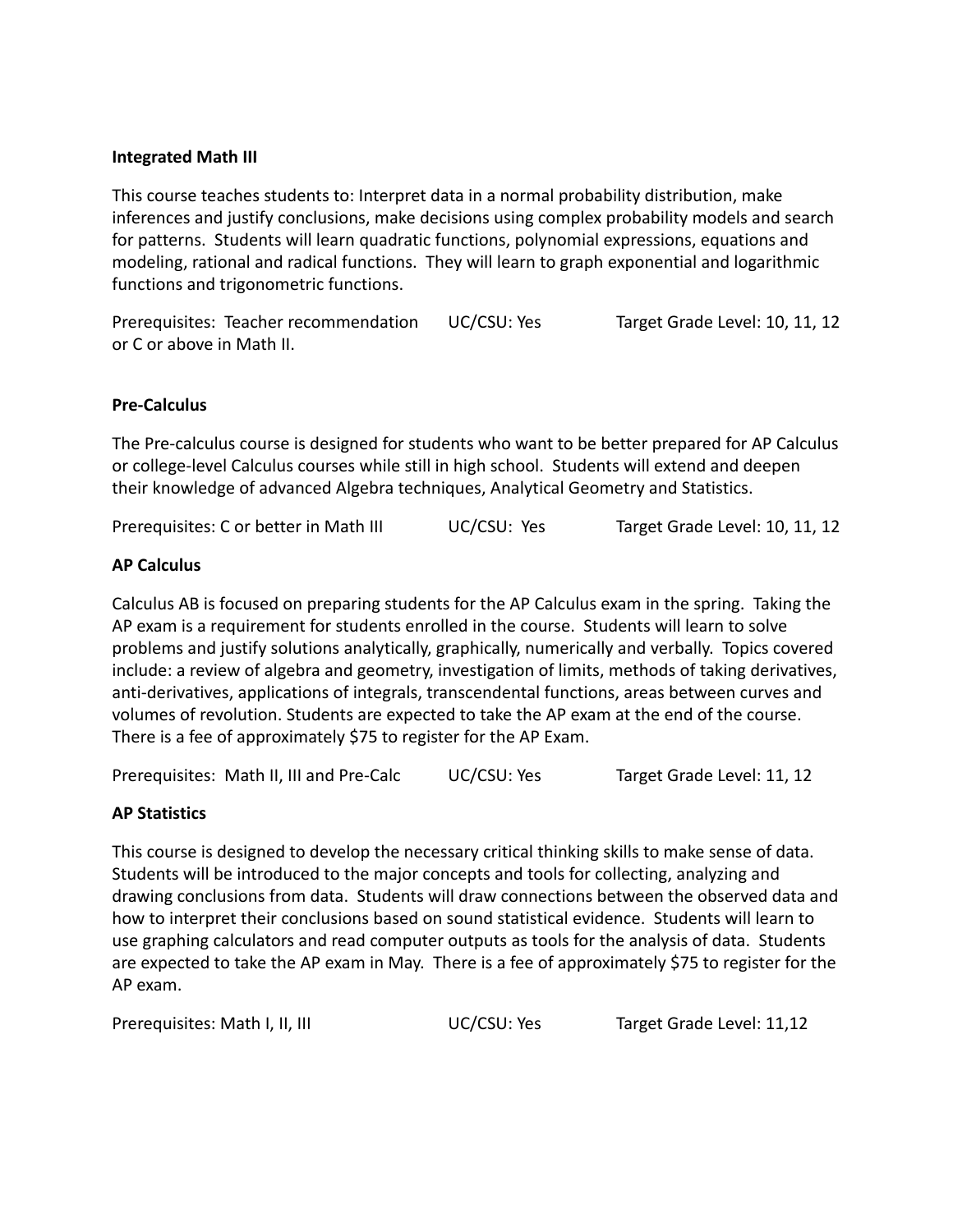#### **Consumer Math**

Consumer math is a non-college preparatory course geared towards preparing students for everyday math that they will use or encounter in the real world, with a heavy emphasis on financial literacy.

| Prerequisites: Math I | UC/CSU: No | Target Grade Level: 11,12 |
|-----------------------|------------|---------------------------|
|                       |            |                           |

#### **PHYSICAL EDUCATION**

#### **Athletic PE/Study Skills**

This two period blended course will provide student athletes the opportunity to reach their academic and athletic goals during the school day. It is intended for student athletes committed to improving their athletic performance by increasing fitness in the areas of strength, agility, jump training and overall conditioning combined with time to focus on academic success. Students will enroll in both 4A and 4B.

|  | Prerequisites: Varsity athlete | UC/CSU: No | Target Grade Level: 10,11,12 |
|--|--------------------------------|------------|------------------------------|
|--|--------------------------------|------------|------------------------------|

#### **Fitness 1**

This course provides a low intensity exercise experience using a non-competitive approach. The primary physical activities involve aerobics, strength training, plyometrics and conditioning. The goal of this course is to prepare students for a lifetime of fitness.

| Prerequisites: None | UC/CSU: No | Target Grade Level: 10, 11,12 |
|---------------------|------------|-------------------------------|
|---------------------|------------|-------------------------------|

#### **Fitness 2**

This course provides a high intensity exercise experience using a non-competitive approach. The primary physical activities involve aerobics, strength training, plyometrics and conditioning. The goal of this course is to prepare students for a lifetime of fitness.

| Prerequisites: None | UC/CSU: No | Target Grade Level: 10, 11,12 |
|---------------------|------------|-------------------------------|
|---------------------|------------|-------------------------------|

#### **Coed Core PE**

This course introduces students to a variety of team and individual activities including football, soccer, basketball, volleyball, hockey, badminton, pickleball, kickball and softball. Students will also test in eight fitness categories each grading period. Students are graded on participating, dressing out, and fitness tests. Throughout the year, students will learn basic rules of different sports and well as competitive spirit and sportsmanship. PE uniform (black shorts, white shirt) is required.

| UC/CSU: No | Target Grade Level: 9 |
|------------|-----------------------|
|            |                       |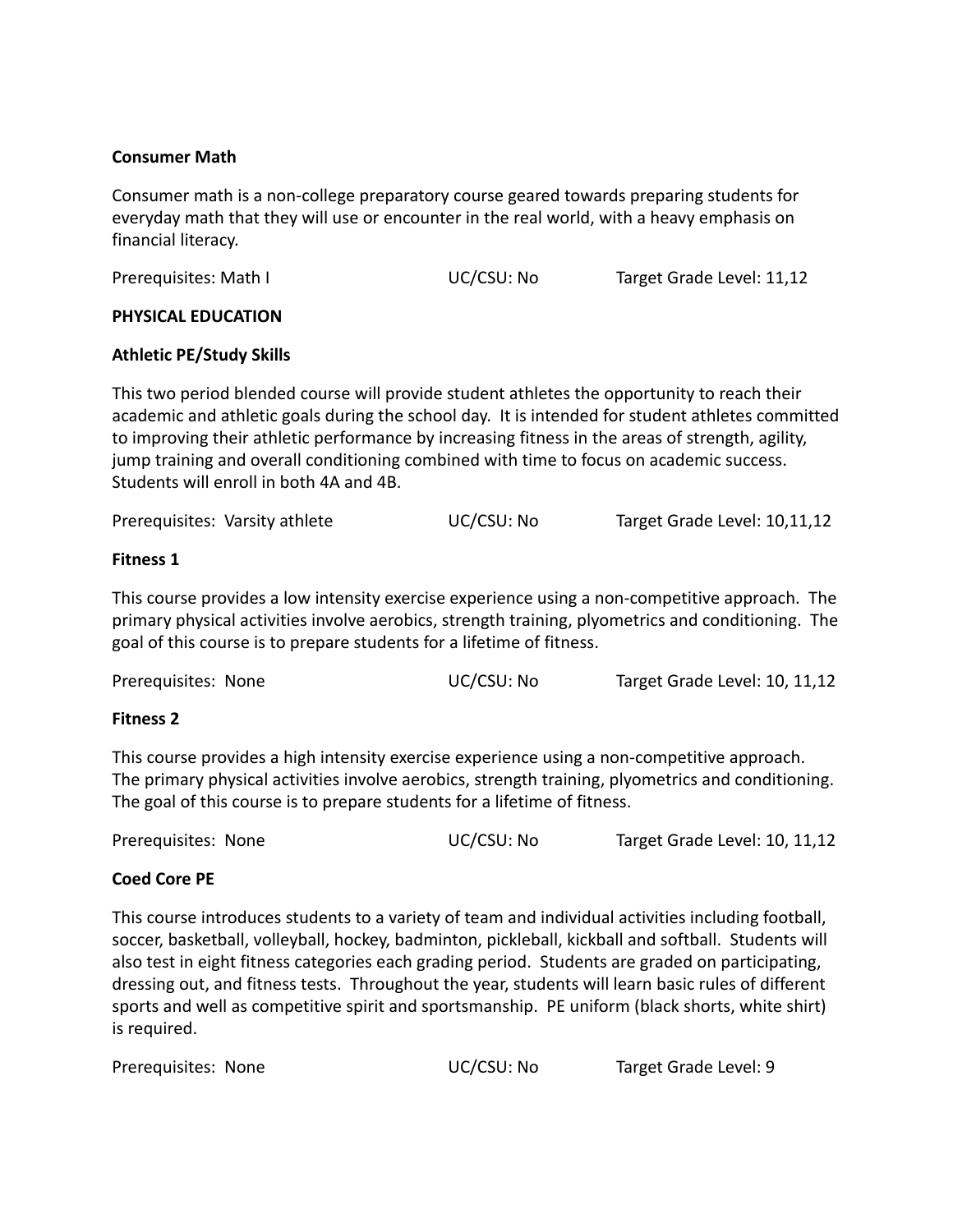#### **Coed Weight Training**

This course consists of instruction in basic anatomy and a variety of techniques in fitness training using free weights and machines. Instruction includes flexibility, quickness and endurance training with an emphasis on reducing the severity of skeletal injuries as well as increased overall strength through different workout plans. Students will be tested monthly to track progress toward strength goals as well as fitness testing. Proper technique and safety are stressed and the students should be able to develop a fitness plan by the end of the course. PE Uniform (black shorts, white shirt) is required.

Prerequisites: Core PE UC/CSU: No Target Grade Level: 10, 11, 12

#### **Academy Dance/Ballet**

Dance/Ballet focuses on proper body alignment, strength and dance technique. Students will be learning and applying dance vocabulary with movement. They will be tested on vocabulary, accuracy of basic movement and ability to learn and perform choreography. The curriculum is designed to help dancers create a strong foundation through repetitive movement and knowledge of vocabulary. With focus on creativity, discipline and technical development, dancers will work in a nurturing, pre-professional atmosphere to build confidence and life/dance skills. A recital is required of all academy dance students in the spring, with one school time performance and one evening performance.

Prerequisites: Connections student UC/CSU: No Target Grade Level: All

#### **Advanced Academy Dance/Ballet**

Advanced Dance/Ballet is designed to help dancers expand the fundamentals of dance. Students must have at least one year of dance instruction. A recital is required of all academy dance students in the spring, with one school time performance and one evening performance.

Prerequisites: Connections student UC/CSU: No Target Grade Level: 10, 11, 12

#### **Team Sports**

This course consists of instruction in a variety of team and individual sports. As an upper division course, the focus is on advanced techniques and strategies in a more competitive atmosphere. Students will gain leadership and followership skills as well as teamwork and sportsmanship. Students will learn the importance of creating competitive teams and organize tournaments to enhance their athletic experiences.

| Prerequisites: Core PE | UC/CSU: No | Target grade level: 10,11,12 |
|------------------------|------------|------------------------------|
|------------------------|------------|------------------------------|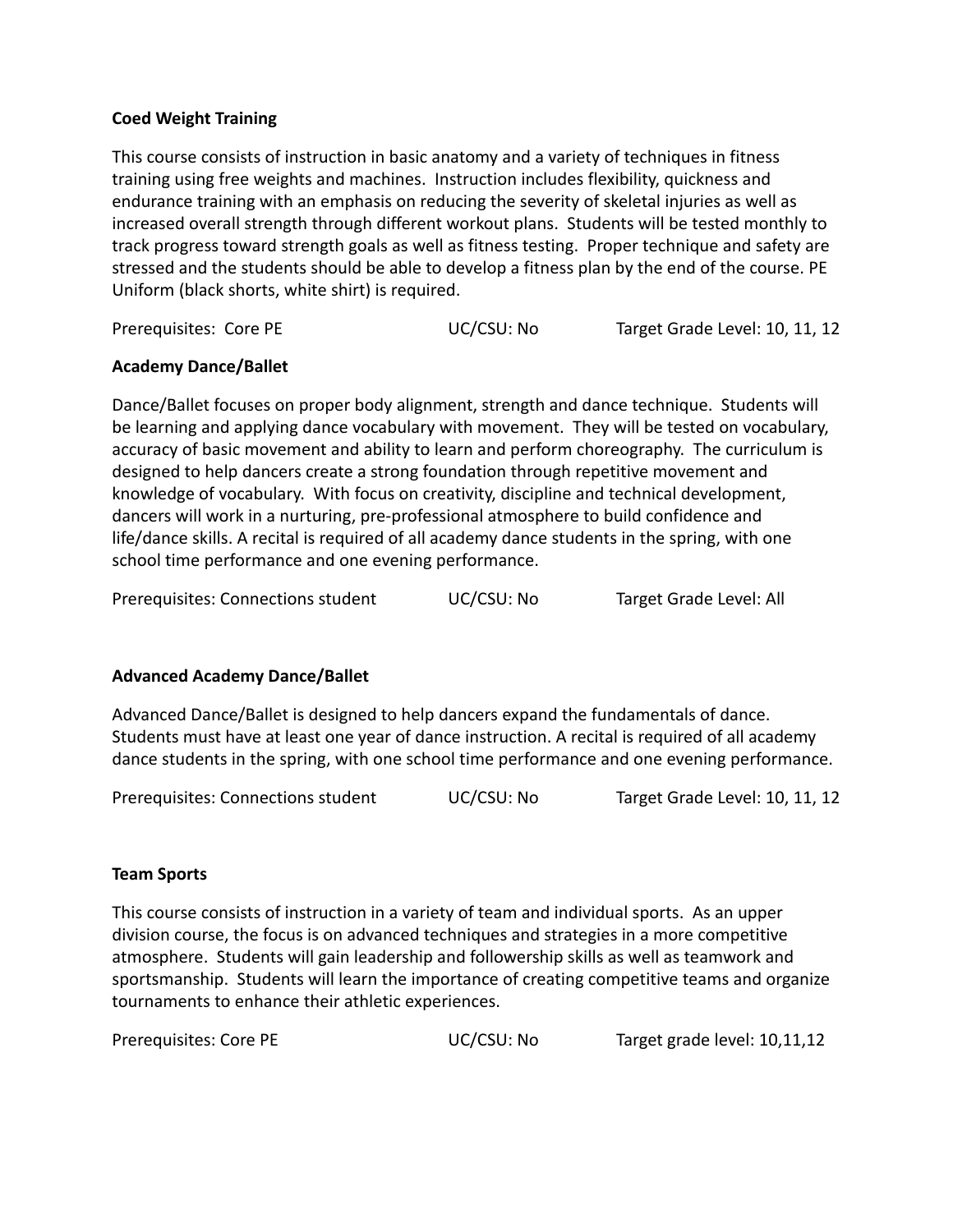#### **CTE (Career Technical Education)**

#### **Advanced Auto Repair**

This class is designed to train students in advanced skills in automotive repair. It will concentrate on repair and maintenance and troubleshooting of the various automotive systems such as engines, electrical, engine performance, suspension and steering, brakes and transmissions. The class will involve classroom instruction, demonstration and shop experience. The student may select some repair jobs of their own to perform.

Prerequisites: General Auto UC/CSU: No Target Grade Level: 11,12

#### **CTE First Responders/Emergency Medical Services**

This course is designed to introduce students to basic emergency medical services, fire science, and public service. Students will learn an entry-level emergency medical response certificate. Students will engage in career preparation activities focusing on communication, workplace safety, problem-solving, and additional skills necessary to prepare them for a career in the emergency medical services, fire science, and public service fields.

Prerequisites: None UC/CSU: No Target Grade Level: All

#### **Law Enforcement**

CTE Law Enforcement is a course designed to introduce students to the basic skills necessary for a career in law enforcement. This course provides students an opportunity to explore different careers in law enforcement. It is taught by an instructor with law enforcement experience, and introduces students to the history of law enforcement, career opportunities and practical techniques. Students will study penal code, traffic codes, arrest and control techniques, traffic stops, communications and weapon safety, building searches, and have guest speakers.

Prerequisites: 16 years old or 11th grader UC/CSU: No Target Grade Level: 11, 12

#### **Advanced Law Enforcement**

Students in the Advanced Law Enforcement class will continue with 42 learning domains that are taught in Police Officer Safety and Training academies. There will be a concentration on more hands-on techniques including officer safety, defensive tactics and scenarios that they will encounter as Law Enforcement Officers. They will be taught officer leadership skills, first responder information and trained on what to expect when testifying in court. Students will participate in mock trials using the incident reports that they write in class. Students will also learn about the extensive hiring process that officers are put through and will participate in mock interview panels and physical testing. Students will be required to keep a portfolio that will be turned in as a final project that will contain all the Learning Domains as well as a resume that they can use to show knowledge when applying for the police academy.

Prerequisites: Law Enforcement UC/CSU: No Target Grade Level: 12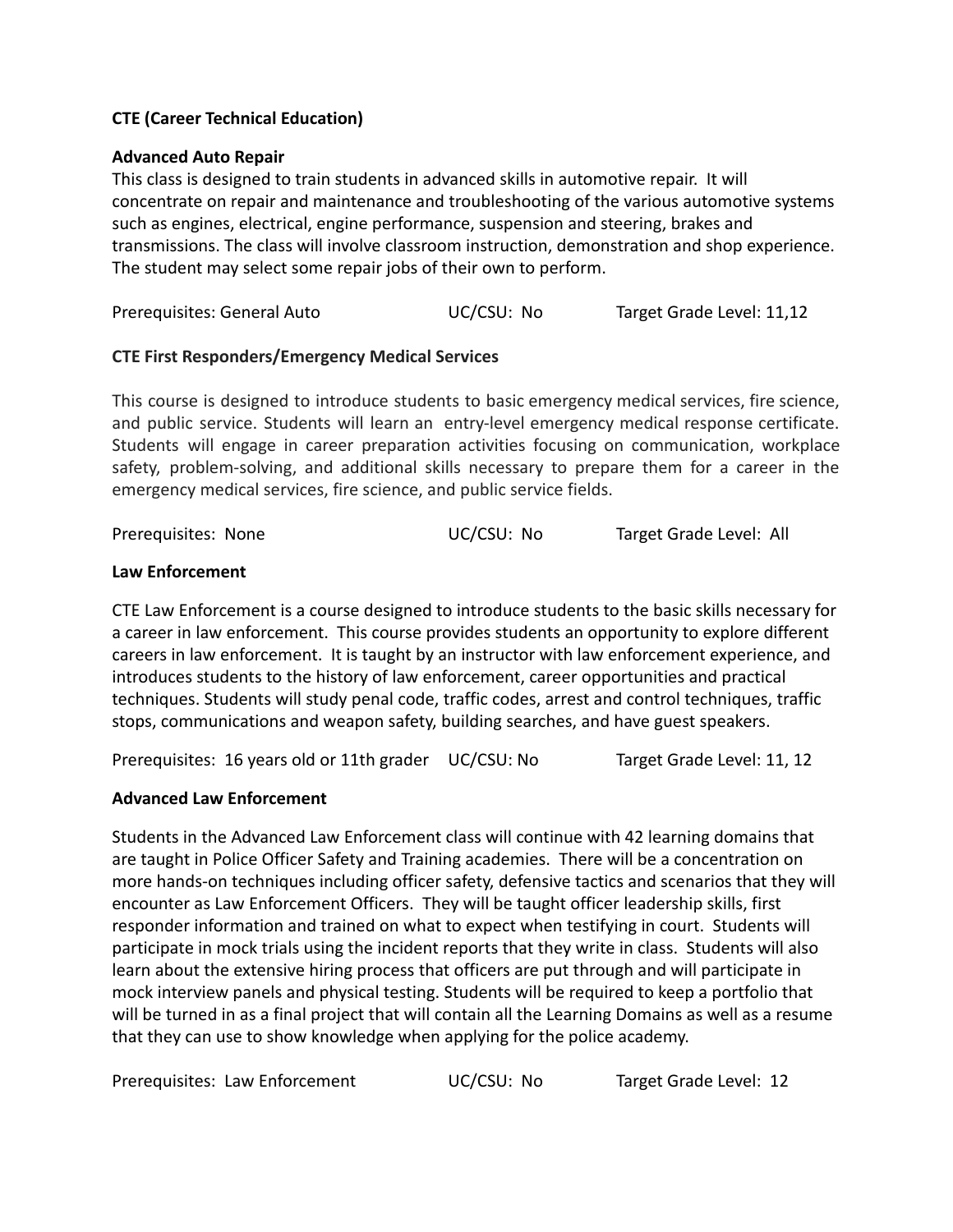#### **Principles of Biomedical Science**

The Biomedical Pathways course is designed to be a project-based learning experience that embraces the 21st century learning style. In this course, students are presented with a scenario where they, as crime scene investigators, work with a medical examiner to determine the cause of death of the victim. Through this experience, they learn about various medical careers, including doctors, nurses, morticians, crime scene investigators, toxicologists, food scientists, hematologists and 911 operators. This course provides continuous opportunities for hands-on experiments and cooperative learning tasks. It is designed to be the first of a four-course medical careers pathway.

#### **Human Body Systems**

In the Human Body Systems (HBS) course, students examine the interactions of body systems as they explore identity, communication, power, movement, protection, and homeostasis. Students design experiments, investigate the structures and functions of the human body, and use data acquisition software to monitor body functions such as muscle movement, reflex and voluntary action, and respiration. Exploring science in action, students build organs and tissues on a skeletal manikin, work through interesting real world cases, and often play the role of biomedical professionals to solve medical mysteries. Students practice problem solving with structured activities and progress to open-ended projects and problems that require them to develop planning, documentation, communication, and other professional skills.

Prerequisites: UC/CSU: Yes Target Grade Level: 11, 12

#### **SCIENCE**

#### **Physical Earth Science**

Physical Earth Science is an entry level lab science course aligned with the CA NGSS. It covers physics concepts by investigating earth science based phenomena. Topic of study include: forces and motion, forces at a distance, energy, waves, astronomy, and earth's processes. It is the first of 3 recommended NGSS aligned courses that will give students an understanding of the science and nature that surrounds their daily lives.

Prerequisites: None UC/CSU: Yes Target Grade Level: 10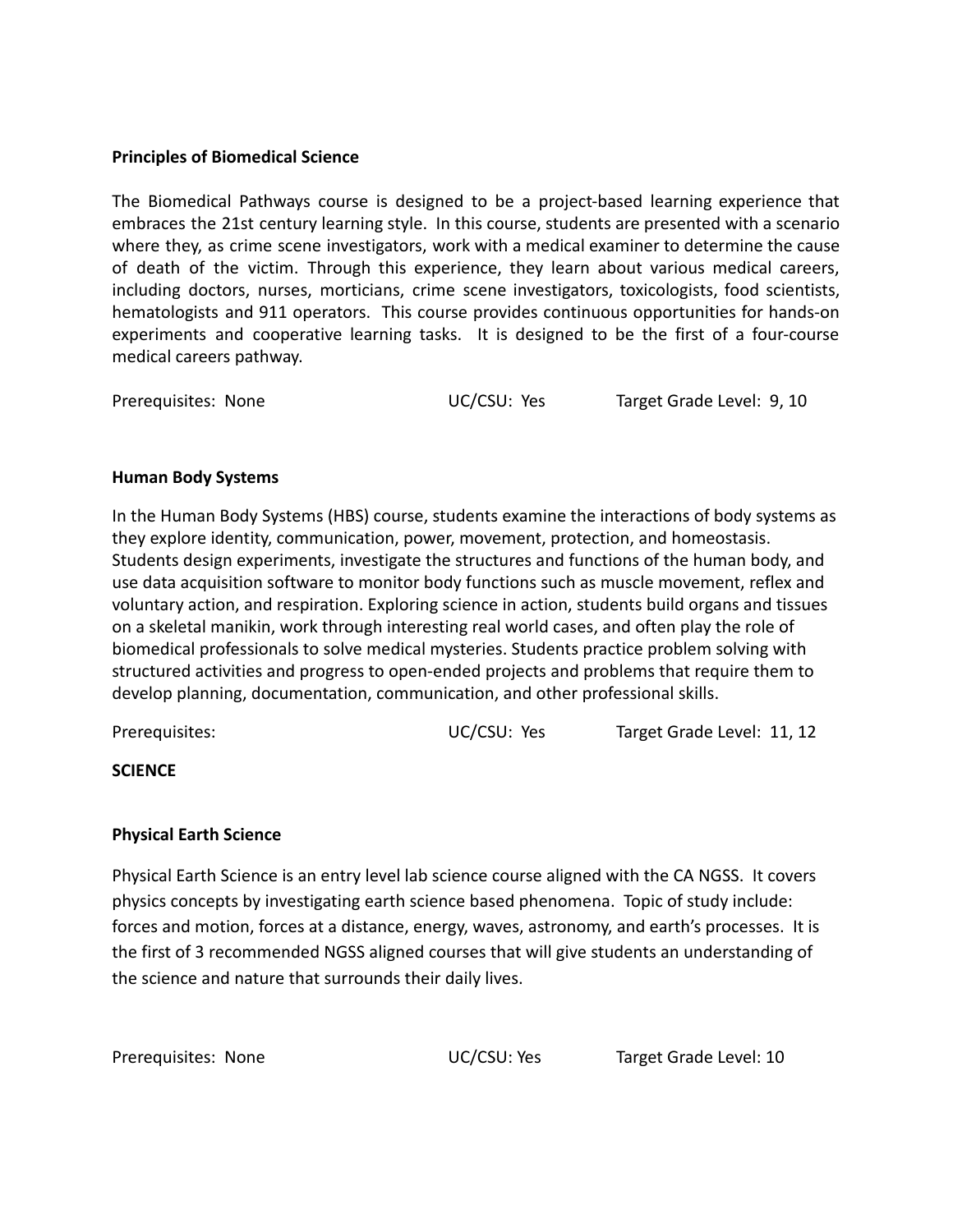#### **Biology Earth Science**

This course is to introduce students to the fundamental concepts of biology and its interrelation with the earth sciences. A balance of information covering the six major units of Biology will include an introduction to biology, ecology, cells, genetics, evolution and human biology. Students will discover the intricacies of living organisms and develop a desire to continue learning about living organisms and how they interact with the Earth's systems. This course is considered a laboratory life science for college admissions. It is the second of 3 recommended NGSS aligned courses that will give students an understanding of the science and nature that surrounds their daily lives.

Prerequisites: Physical Earth Science UC/CSU: Yes Target Grade Level: 10

#### **Chemistry Earth Science**

**Chemistry Earth Sciences** is a CA NGSS based course that teaches the basics of matter and its changes and studies its connections within the Earth's systems. This course is designed for the college prep student and or any student with a possible interest in a science based career. Topics and skills covered will help prepare a student for college level science courses. Laboratory experiences and demonstrations are designed to provide concrete experience in the chemical principles. It is the third of 3 recommended NGSS aligned courses that will give students an understanding of the science and nature that surrounds their daily lives.

Prerequisites: Biology Earth Science and UC/CSU: Yes Target Grade Level: 11, 12 completed Math II.

#### **SOCIAL STUDIES**

#### **AP European History**

This course focuses on European History from 1450 to the present. It is taken in place of World History. Students will investigate the content of European history for significant events, individuals, developments and processes in four historical periods. Students will analyze primary sources, make historical comparisons, and learn chronological reasoning and argumentation. It is expected that students will take the AP exam at the end of the course. There is a fee for the AP exam.

Prerequisites: Academically strong student. UC/CSU: Yes Target Grade Level: 10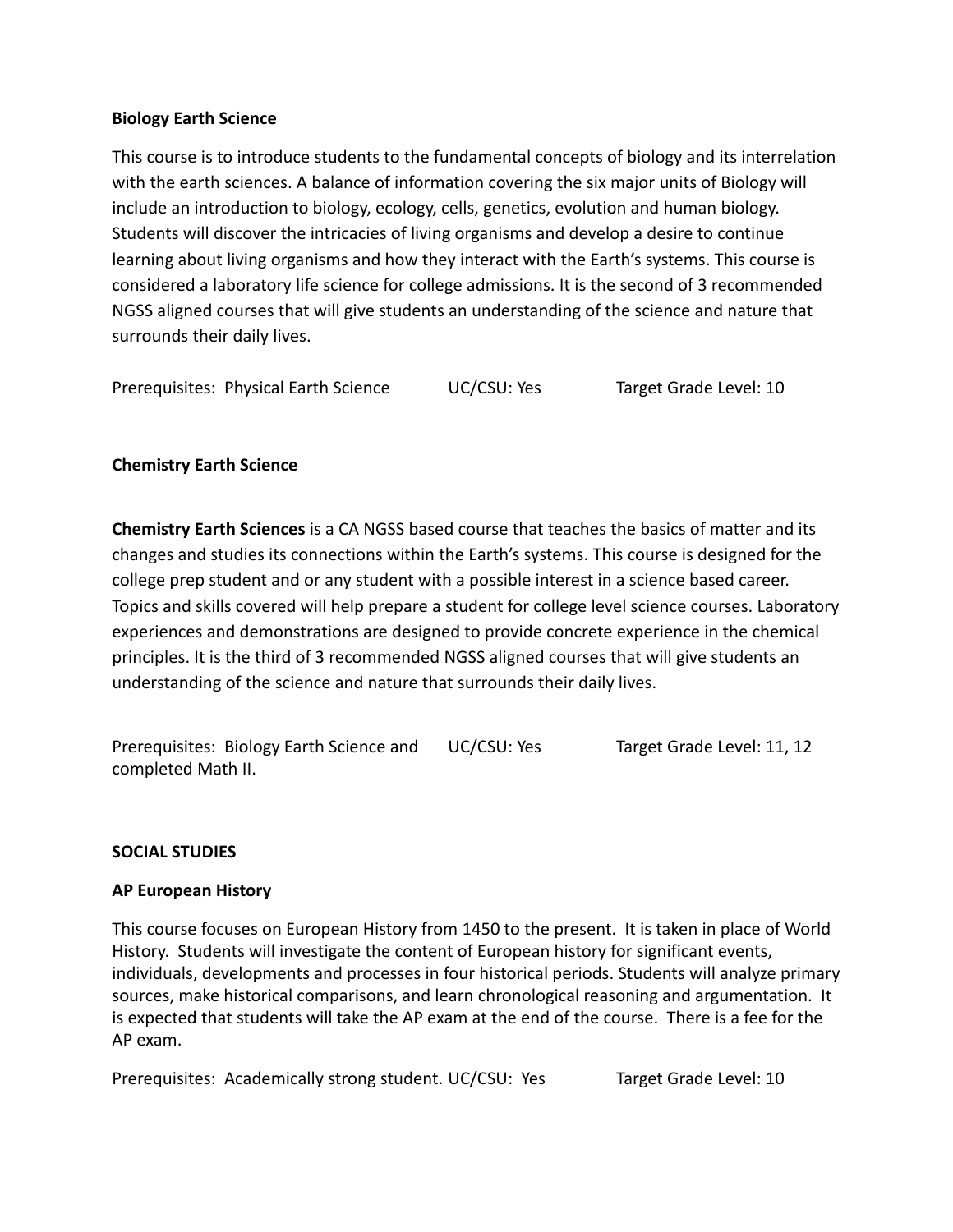#### **Economics/Civics**

This class is a one semester required course for seniors designed to cover the basic concepts of economic principles: 1) to teach students a set of analytical skills enabling them to make objective judgments about daily issues, 2) to help students gain a better understanding of the world around them, 3) to make students better aware of how they affect the economy and how it affects them, and 4) to make students better able to fulfill their responsibilities as citizens in a free-enterprise economy.

Prerequisites: None UC/CSU: Yes Target Grade Level: 12

#### **Government**

Government is a one semester required course for seniors covering various types of government and a study of the legislative, executive, and judicial branches of (principally) the United States government, and to a lesser extent, state and local government. There will also be a review of colonial history and the history of the early United States leading up to the ratification of the Constitution. This document will be analyzed in detail.

| Prerequisites: None | UC/CSU: Yes | Target Grade Level: 12 |
|---------------------|-------------|------------------------|
|---------------------|-------------|------------------------|

#### **United States History**

Students will gain a general knowledge of United States History from 1492-Present. Students will improve their ability to think critically and express themselves in written and verbal form. Students will complete paragraphs summarizing what they learned after each class period. There will be quizzes on geography and historical periods. Students will present a report on a U.S. State during the first semester and on a significant person or event during the second semester.

Prerequisites: None UC/CSU: Yes Target Grade Level: 11

#### **AP United States History**

In AP US History, students have the opportunity to take a college-level course and earn undergraduate credit by passing the AP test. This year-long course will see students examining the major concepts, themes, people, and events in the history of the nation's social, political, and economic development. The course will provide students with a dearth of knowledge on the critical elements of American history, and it will hone their critical-thinking skills. Students will be asked to read and write analytically, and to assess historical evidence in meaningful ways.

Prerequisites: Teacher Recommendation UC/CSU: Yes Target Grade Level: 11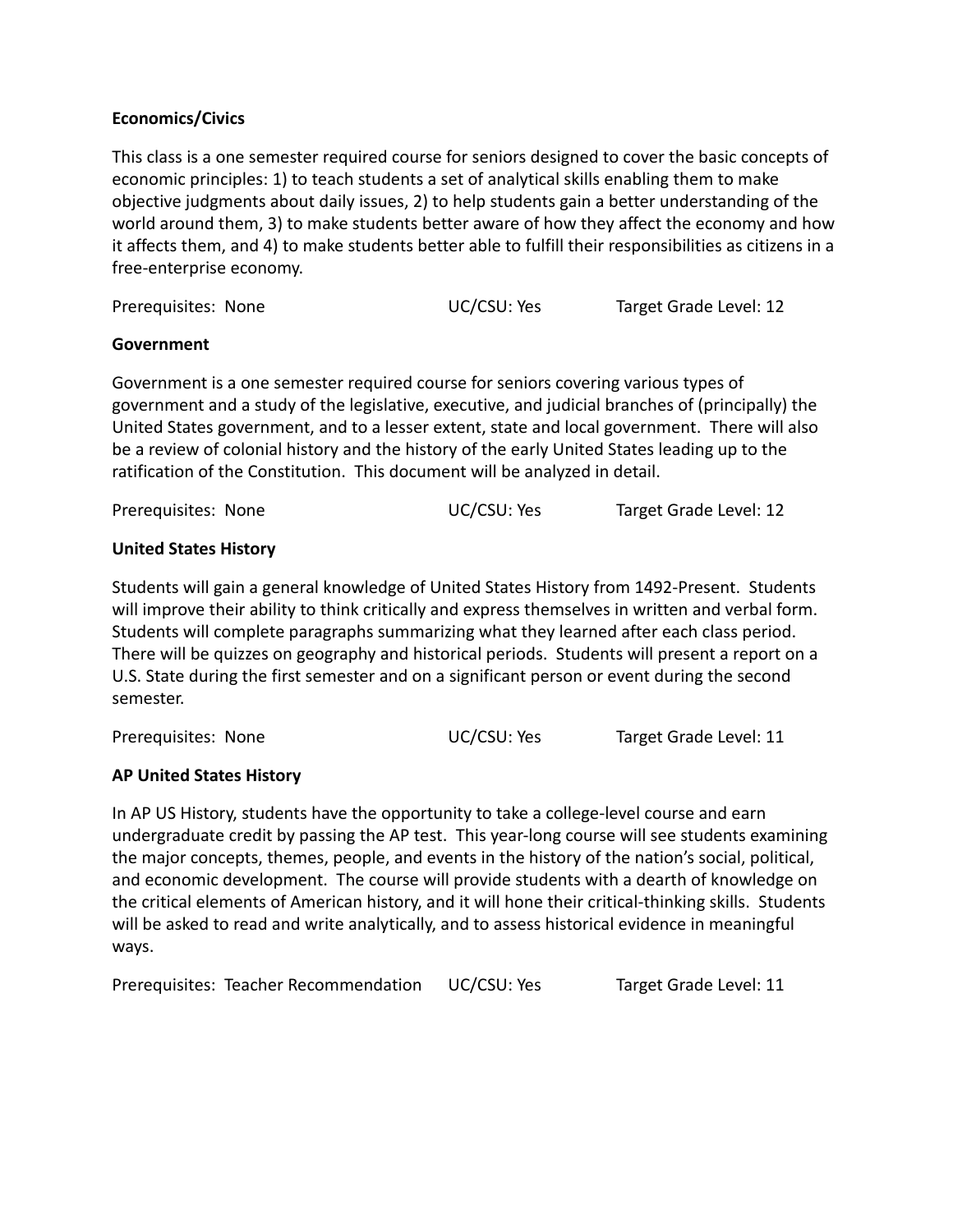#### **World History**

Students will study the major turning points that shaped the modern world. Our studies will take us from the ancient Greeks to modern day revolutions. This includes the rise of democratic ideas to help us understand the historic roots of current world issues, especially as they relate to international relations. The goal is to engage historical issues, events, and ideas to better understand the world today.

Prerequisites: None UC/CSU: Yes Target Grade Level: 10

#### **SPECIAL EDUCATION**

#### **Resource**

The Resource Program is designed to meet the needs of students who have active IEP's and require academic support as individuals and in a small group setting. Students will receive guidance and assistance on study skills and completing work for outside classes, as well as assistance towards meeting IEP goals. Resource courses are listed on transcript as "foundation"

| Prerequisites: Active IEP | UC/CSU: No | Target Grade Level: All |
|---------------------------|------------|-------------------------|
|---------------------------|------------|-------------------------|

#### **Special Day Class**

This class works with students who have active IEP's and instruction is provided in small group settings. Students are given time to work on class work as well as homework from other classes in order to support individual goals set during the IEP meetings. Students are encouraged to develop structured organization skills and maintain regular communication with on-campus instructors regarding work load and assignments. SDC courses are listed on student transcripts as "basic."

Prerequisites: Active IEP UC/CSU: No Target Grade Level: All

#### **NON DEPARTMENTAL REQUIRED CLASSES**

#### **Health**

This course emphasizes the importance of knowledge, attitudes and practices relating to personal health and wellness. It is designed to expose students to a broad range of issues and information relating to the physical, social and emotional aspects of personal health and well being.

Prerequisites: None UC/CSU: No Target Grade Level: 9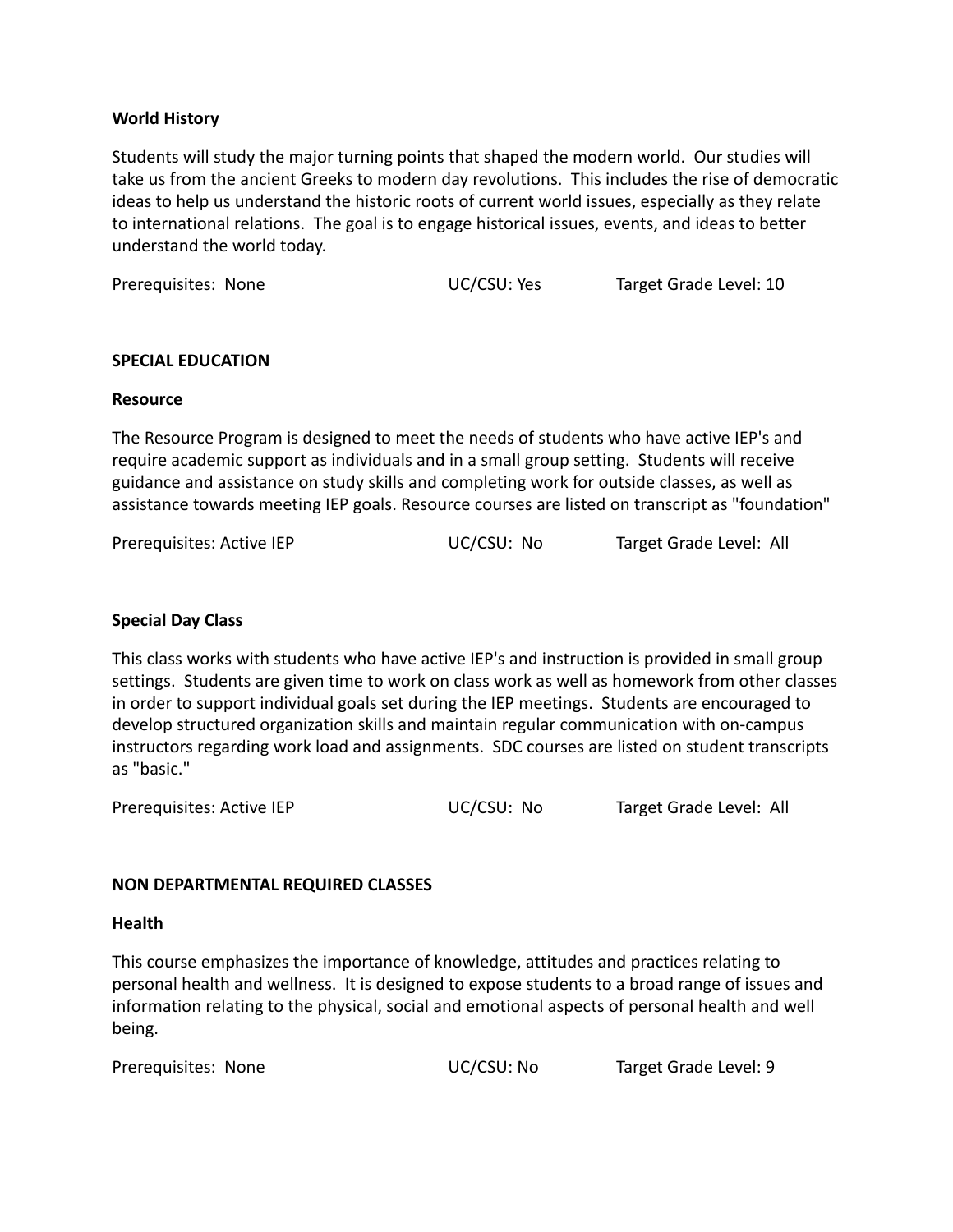#### **Keyboarding/Career Development**

This is a required course for all 9th graders, which gives them the opportunity to learn to keyboard using the "touch" method with proper keyboarding technique. It also allows students to develop job acquisition skills, work ethics, and a career pathway for high school and beyond. Students use Microsoft Word to format letters, reports and flyers; and Excel to prepare spreadsheets and graphs based on career assessment inventories. Students investigate career options, complete job applications and resumes and experience a mock job interview and complete the curriculum for "Get Focused…Stay Focused."

Prerequisites: None UC/CSU: No Target Grade Level: 9

#### **Senior Seminar**

This is a required course for all seniors. The goal of senior seminar is to help students transition smoothly from high school to college or a career following graduation. This course is designed to provide students with the tools necessary for completing a successful senior project and research essay, identifying a path for life after high school, and applying for colleges, trade schools or jobs that will help them achieve their future goals. During the year, students will learn more about college and career opportunities, as well as receive information relevant to seniors about school activities.

Prerequisites: None UC/CSU: No Target Grade Level: 12

#### **VISUAL AND PERFORMING ARTS**

#### **Art I**

The Art I course is a year-long introduction to the creative process of two-dimensional art-making. Students will explore a variety of art materials and techniques, including: charcoal, ink, colored pencil, watercolor, acrylic, printmaking, scratchboard, and more. As students gain hands-on experience with art, they will learn to use art-specific vocabulary to analyze artworks in personal, cultural and historical contexts. Students will consider the impact of visual art on society throughout history and understand art as a means of visual communication.

Prerequisites: None UC/CSU: Yes Target Grade Level: All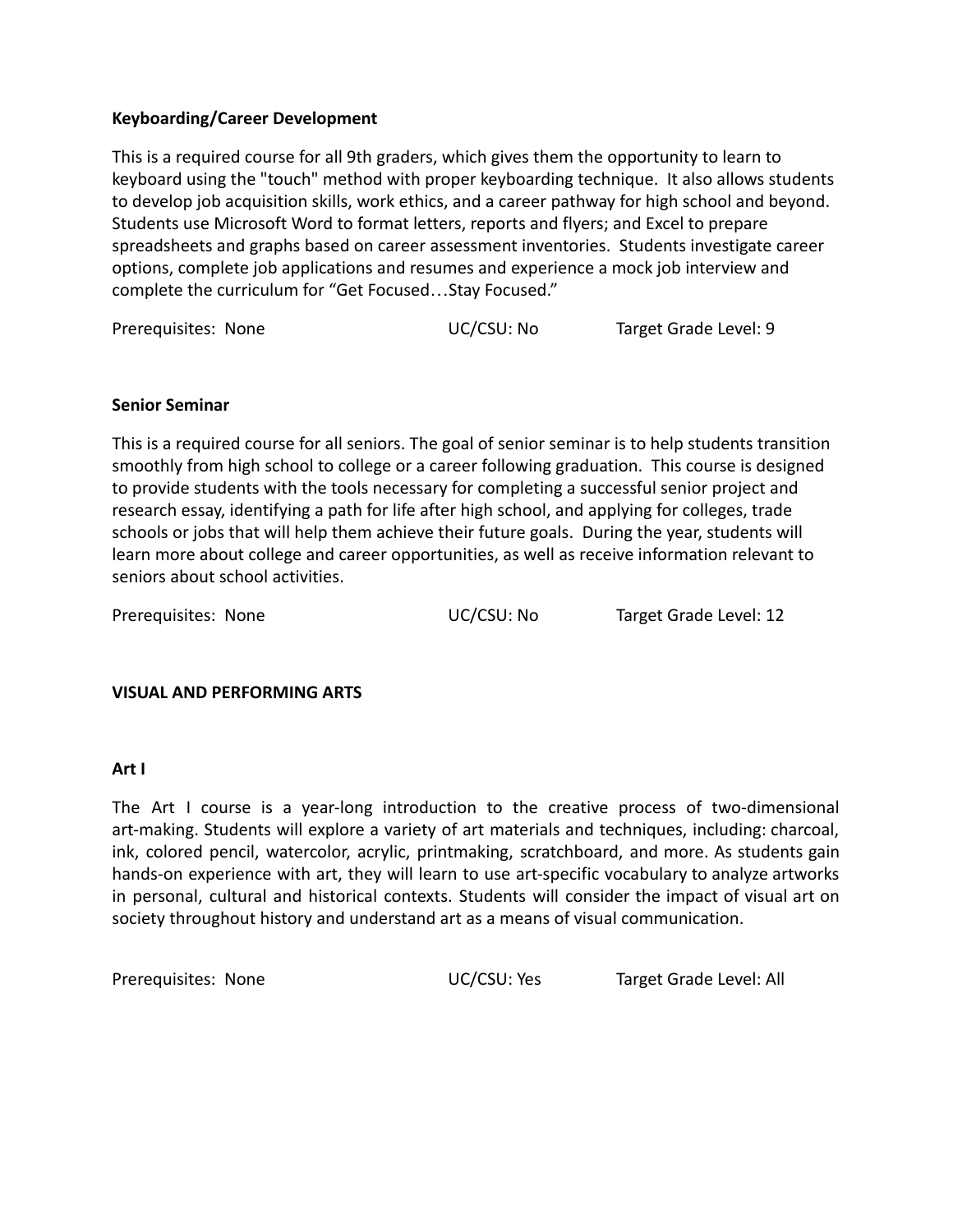#### **Art II**

The Art II Course provides continuing art students the opportunity to advance their art-making skills and cultivate individual style. Coursework will build upon the media and techniques explored in Art 1, in addition to sculptural materials such as wire, clay, and paper mache. Students will utilize artistic strategies to address conceptual themes in their artworks. The course emphasizes critical art analysis and communication skills, including peer critiques, written artist statements, research, and presentations. Art 2 students will exhibit artwork on campus or in the community.

Prerequisites: Grade of C or better in Art 1 UC/CSU: Yes Target Grade Level: 10,11,12

#### **Art III/IV**

Art 3/4 is designed for third or fourth year art students who have demonstrated advanced technical skills and a self-directed work ethic. The course emphasizes the habits of professional artists, including artistic research, historical connections, project planning, collaboration, group critiques, portfolio development, peer leadership, and assistance with set designs/on-campus art. Students will develop a thematic concentration and create a body of artworks for exhibition.

Prerequisites: Grade of C or better in UC/CSU: Yes Target Grade Level: 11, 12 Art II, and Art III.

#### **Drama**

**Beginning Drama** students are introduced to the Stanislavski System, the beginning theatre student gains experience in the performing arts collaborative process. The beginning actor develops the following Student Learning Outcomes at the beginning level: acting, directing, audition techniques; exploration of theatre through cultural and historical context; formal and informal peer and self-evaluation; development of communication skills; and self-discipline, which are all applicable to career skills and life-long learning.

Prerequisites: None UC/CSU: Yes Target Grade Level: All

**Advanced Drama** students gain additional experience in the performing arts collaborative process, using the Stanislavski System. The advanced actor continues to develop the following student learning outcomes at the advanced level: acting, directing, audition techniques, exploration of theatre through cultural and historical context, formal and informal peer and self-evaluation, development of communication skills and self-discipline, which are all applicable to life long learning. Students will be expected to spend time out of class rehearsing with scene partners, and to attend one performing arts production per semester.

Prerequisites: Beginning Drama UC/CSU: Yes Target Grade Level: 10, 11, 12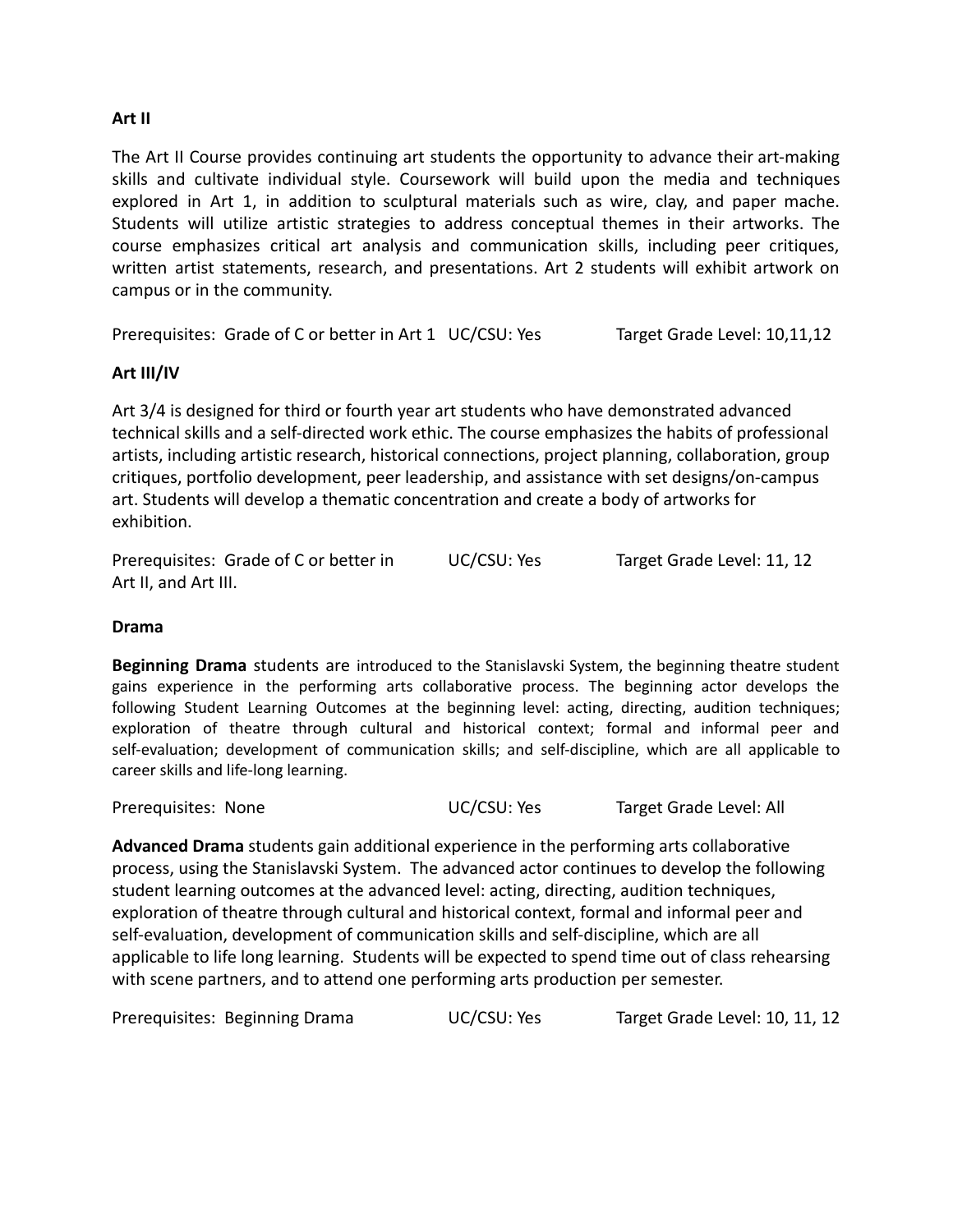**Technical Theater:** This course is to introduce students to all of the "backstage" workings for theater productions. Students will learn basic elements of set design, construction and painting, prop management, costumes, make up, and operating the sound and light board. Students will be expected to actively participate as members of the tech crew for productions.

Prerequisites: Connections student UC/CSU: No Target Grade Level: All

#### **Filmmaking I**

The Filmmaking I course is designed to give students a basic understanding of film production, history, and criticism. Over the course of the year, the class will be broken up into six units: Mise-en-Scene, Cinematography, Editing, Sound, Narrative Storytelling, and Animation/Documentaries. Each unit will contain film viewings, large scale, and lab assignments that examine elements and techniques of the specified unit. Students will learn and practice each stage of the production process, from concept to completion. Coursework involves learning how to use a variety of tools including Canon T6 DSLR cameras and Adobe Premiere Pro editing software. Students will have a chance to show their best work at the end of the year film festival.

Prerequisites: None **Target Grade Level: All** UC/CSU: Yes Target Grade Level: All

#### **Filmmaking II**

This is an advanced course in digital filmmaking. By building upon the concepts introduced in the Filmmaking I course, students will expand their knowledge and craft of filmmaking. Topics include screenwriting, directing actors, visual effects, film studies, advanced cinematography, editing, and sound design, virtual reality, and aerial videography. Students will learn the essential skills of post production software like Adobe Premiere Pro, Audition, and After Effects. Advanced students will have the opportunity to use more advanced equipment such as cameras, lenses, lighting, and audio mixers. This course is designed for students who have an interest in video production beyond just a high school elective. The level of coursework reflects that as do the expectations. Students will finish the year with a showreel of their best projects.

Prerequisites: Filmmaking I **IC/CSU: Yes** Target Grade Level: 10, 11, 12

**Photography:** The purpose of this course is to provide students with a comprehensive knowledge about the basics of DSLR photography. The course will teach basic camera modes and principles,including f/stops, ISO, shutter speeds and achieving correct exposure. Students will also learn essential editing techniques with Adobe Photoshop and Lightroom. We will learn the history, art, and significance of traditional and digital photography and the role images play in our everyday lives. Students will participate in class field trips where they will have the opportunity to exercise photographic techniques and critique work from established photographers. Each student will create a blog to post their work and comment on the progress of their peers. The classes will display their best work in an end of the year gallery which will be open to the public. Through learning the fundamentals of this medium, students will begin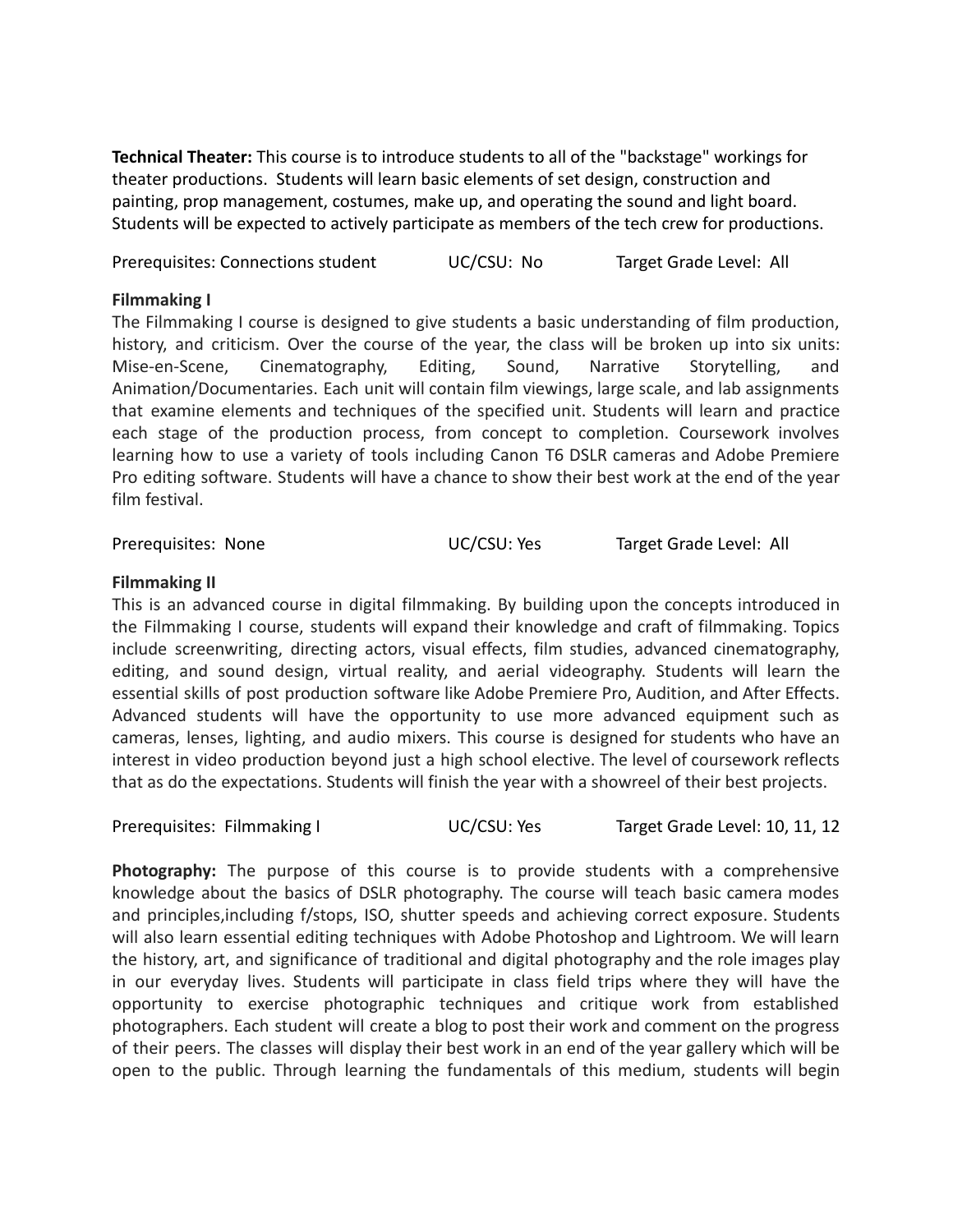creating a style of their own and learn how to communicate visually using skills taught throughout the course.

Prerequisites: None UC/CSU: Yes Target Grade Level: All **Photography 2**

Photography 2 is designed to give students a deeper understanding of the digital photography skills and concepts learned from Photography 1. Students will continue their exploration of topics such as photographic history, advanced digital camera functions, exposure control, lighting, advanced Photoshop techniques, etc. This course will provide students with the time to pursue individual interests and projects as well as hone their personal style and modes of expression. This class will push you towards working on greater challenges both technical and aesthetic. Topics include portrait, abstract, landscape, culinary, documentary, sports, black and white, and street photography.

```
Prerequisites: Photography UC/CSU: Yes Target Grade Level: All
```
#### **Beginning Band**

This course is open to all students. Students will begin a systematic approach to learning how to read music on a selected instrument. Students will learn correct assembling and handling of instrument, body position, basic pitch and rhythm reading as well as basic music theory. Additionally, students will listen to a wide variety of music from all time periods, from Renaissance to contemporary. Beginning band students will be required to perform at a number of outside events, including parades, and the winter and spring concerts.

Prerequisites: None UC/CSU: Yes Target Grade Level: All

#### **Advanced Band (Orange Crush)**

This class is open to all students who have had at least one year of beginning band or another school music program and have the ability to read music proficiently. Students will continue to develop advanced instrumental techniques and ensemble skills through the study of outstanding concert band and pep band literature. Like any performing group, students' efforts have a profound impact on the results. Preparation and participation at every rehearsal is of paramount importance. Members will be required to perform at a number of outside performances including community events, parades, winter and spring concerts as well as all home football and basketball games.

| Prerequisites: 1 year music instruction | UC/CSU: Yes | Target Grade Level: All |
|-----------------------------------------|-------------|-------------------------|
|-----------------------------------------|-------------|-------------------------|

#### **Jazz Band (Zero Hibernation)**

This is a selective and specialized course designed to offer highly qualified musicians the opportunity to study and perform a variety of jazz styles. Emphasis is placed on advanced music reading and development of improvisation skills. This course is open to saxophones, trumpets, trombones, bass, guitar, piano and drums. This class meets zero period, from 7am to 7:50am. Additionally, Zero Hibernation Jazz Band members are required to attend a large number of performances outside of school each year including winter and spring concerts as well as a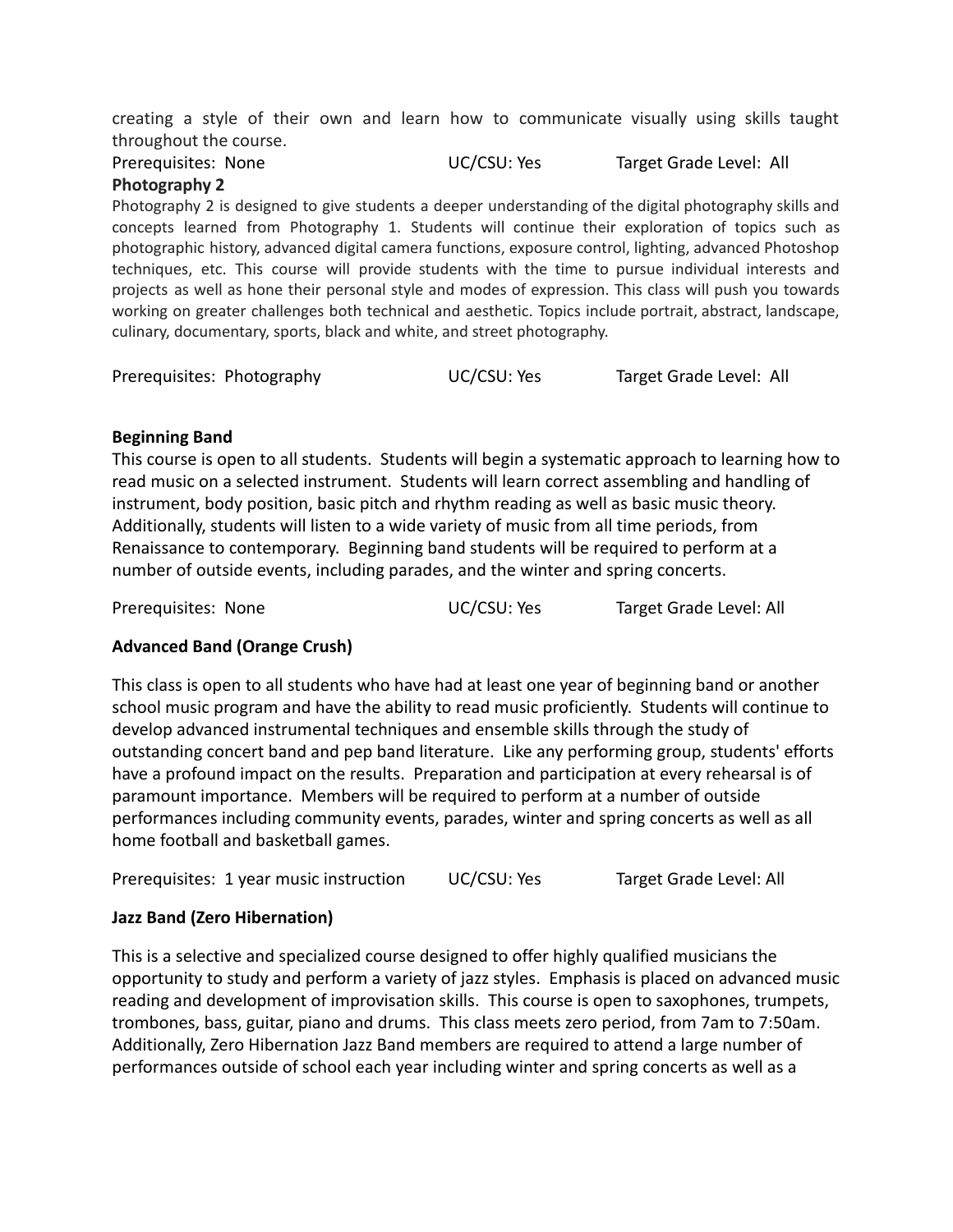variety of fundraisers and other community events. Members participate in festivals each year as well.

Prerequisites: Audition, 1 year band UC/CSU: Yes Target Grade Level: 10, 11, 12

#### **Beginning Guitar**

This course is open to all students. Students will begin a systematic approach to learning how to read music on the guitar. Students will learn correct handling of the instrument, body position, basic pitch and rhythm reading as well as basic chords and music theory. Additionally, students will listen to a wide variety of guitar music from all time periods from Renaissance to blues and rock. Students will have the opportunity to perform in small groups for the class. Students are encouraged to purchase a guitar workbook (approximately \$7).

| Prerequisites: None | UC/CSU: Yes | Target Grade Level: All |
|---------------------|-------------|-------------------------|
|---------------------|-------------|-------------------------|

#### **Orchestra**

This course is open to all students. Students will begin a systematic approach to learning how to read music on an orchestral (string) instrument. Students will learn correct assembling and handling of instrument, body position, basic pitch and rhythm reading as well as basic music theory. Additionally, students will listen to a wide variety of orchestral music from all time periods, from Renaissance to contemporary. Orchestra students will be required to perform at the winter and spring concerts. Students will need to purchase a workbook (\$8.00) for their use. Instruments are provided if students do not have their own.

Prerequisites: None UC/CSU: No Target Grade Level: All

#### **Beginning Piano**

This course is open to all students. Students will begin a systematic approach to learning how to read music on the piano. Students will learn correct handling of the instrument, body position, basic pitch and rhythm reading as well as basic chords and music theory. Additionally, students will listen to a wide variety of piano literature from all time periods from Renaissance to blues and rock. We will also examine the history and evolution of the piano/keyboard/synthesizer. Students are encouraged to purchase a piano workbook (approximately \$16).

| Prerequisites: None | UC/CSU: Yes | Target Grade Level: All |
|---------------------|-------------|-------------------------|
|                     |             |                         |

#### **Varsity Choir**

This is a beginning to intermediate vocal music course, focusing on the physical aspects of correct vocal tone production. All singers, from beginners to the experienced, are welcome in this class. Music of many styles and genres are explored, ranging from classical and folk to contemporary and showtunes. Students will further develop their knowledge of music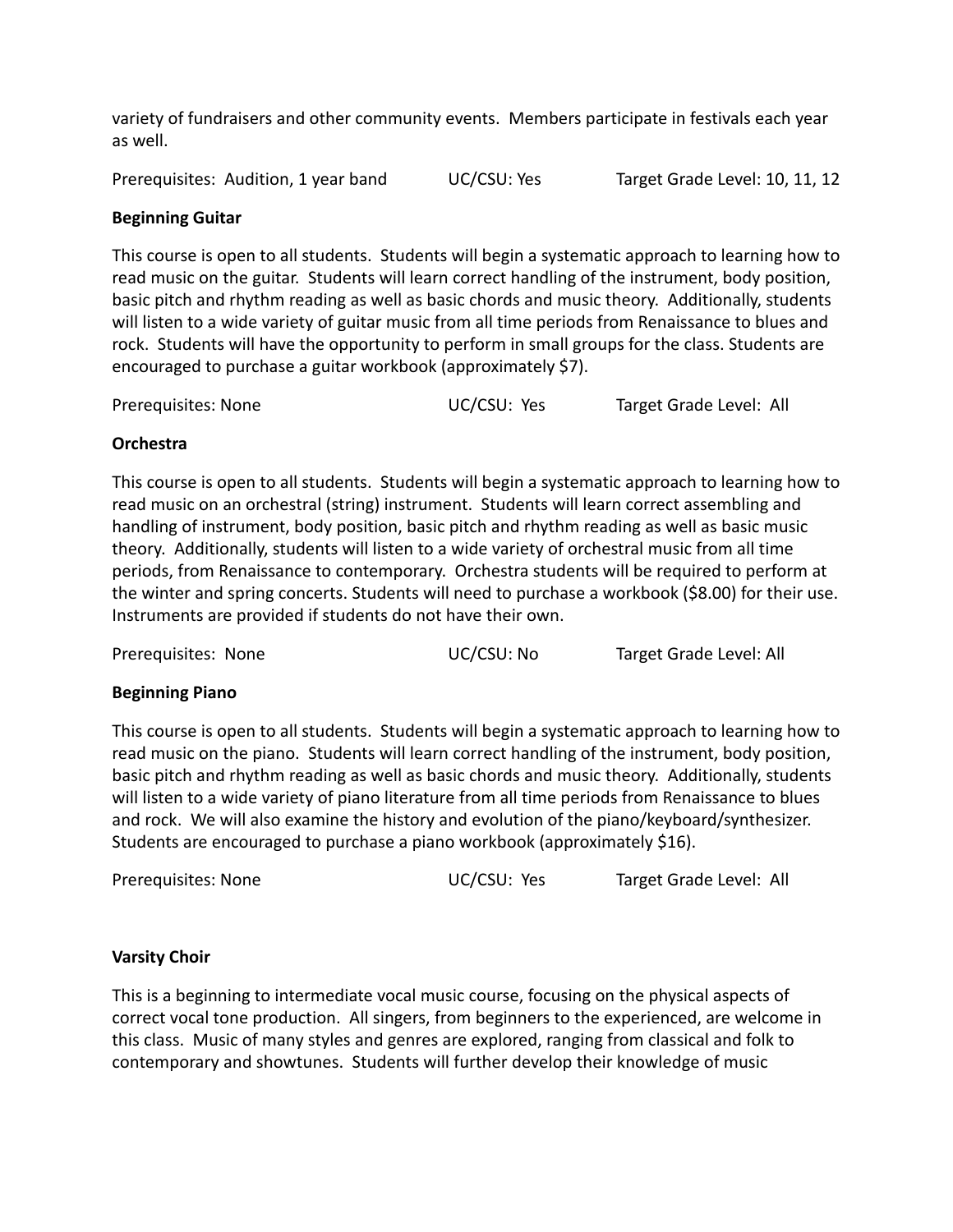fundamentals and sight singing, as well as increase their awareness of pitch and harmony. Students are required to perform in one fall and one spring evening concert.

Prerequisites: None UC/CSU: Yes Target Grade Level: All

#### **Show Choir/Concert Choir**

This Choir course is designed for students with previous vocal music experience and is a performance class. Special emphasis is placed on stage presence, and showmanship needed for choreographed production numbers. Basic dance steps are learned, but the class also offers challenges for the experienced singer/dancer. This group is a concert choir as well as a show choir, and vocal music from many genres and styles are learned and performed. Attendance at all performances and rehearsals is required. There are 1-2 festival competitions per year, in addition to at least two concerts. There are some after school rehearsals. Students are to provide their own dance shoes and participate in fundraisers for festival trips.

Prerequisites: Audition, 1 year choir. UC/CSU: Yes Target Grade Level: All

#### **Advanced Jazz Choir (Jazz @ 8)**

Jazz @8 is open to advanced singers in grades 10-12 and is offered by audition only. Students study advanced, specialized literature composed for the small group jazz ensemble, with emphasis placed on improvisational skills and microphone technique. Concerts and other performances are an important part of class activity, and participation is required. Students perform at concerts, jazz festivals, community functions, athletic events and other schools. They participate in fundraisers for field trips.

Prerequisites: Audition, 1 year choir. UC/CSU: Yes Target Grade Level: 10, 11,12

#### **ELECTIVES**

#### **Mechanics**

This is a competency-based course in which students will study rope work; repair welding; general maintenance including construction, electricity, plumbing, and concrete; and small engines. This course includes classroom instruction and practical work.

Prerequisites: None UC/CSU: No Target Grade Level: All

#### **Manufacturing**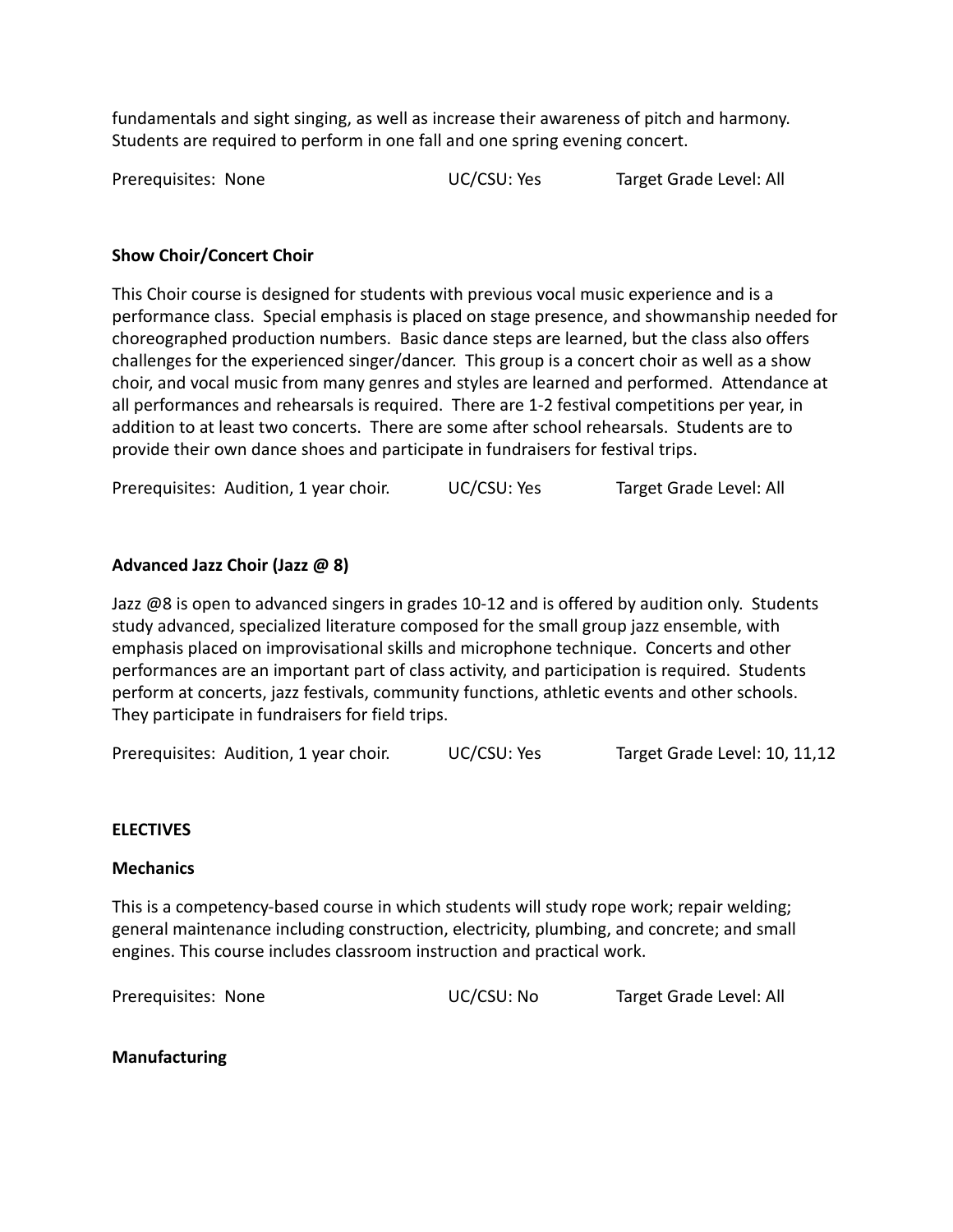Students explore, with a hands-on approach, modern manufacturing applications. This will introduce students to proper safe work habits and skills used in the manufacturing areas of; machining, casting, forging, welding, and sheet metal. Emphasis will be placed on finishing with accurate construction and workmanship.

Prerequisites: None UC/CSU: No Target Grade Level: 10, 11, 12

#### **Advanced Manufacturing**

This is a class with advanced skills where students explore, with a hands-on approach, modern manufacturing applications. This will emphasize proper safe work habits and skills used in the manufacturing areas of machining, casting, forging, welding, and sheet metal. Students will work toward becoming more proficient in basic manufacturing skills as well as become more advanced in their skills. Emphasis will be placed on accurate construction and workmanship.

Prerequisites: Manufacturing  $UC/CSU: No$  Target Grade Level: 11, 12

#### **General Automotive Repair**

The automotive repair course is a comprehensive automotive program. Students will receive instruction in component identification, diagnosis and replacement, rebuilding and repair, adjustment and servicing procedures. Instruction will provide students with entry level skills in electrical systems, engine performance, brakes, suspension and drivetrain. Instruction will include basic lecture, demonstration, and hands on work. Evaluation will be on academic work and demonstration of competency.

Prerequisites: None UC/CSU: No Target Grade Level: All

#### **Journalism**

The major purpose of this year-long course is to prepare students for the literacy and writing demands of journalism. It presents a process for helping students understand the ethics and law of journalism first before delving into the process of creating their own Summerville High School newspaper. During the first semester, they will examine the history of journalism, the ethics that are essential in journalism, the process of examining news, how to interview properly, and how to establish a purpose and follow through with the writing, editing, and revising process of different articles. Semester Two: Now that students understand the ethics of the press and how to write for each genre, they will decide which beat they will cover for the newspaper. Each week, they will be assigned one article, where they will have to conduct interviews from a variety of sources, write under pressure in class, work through three drafts (or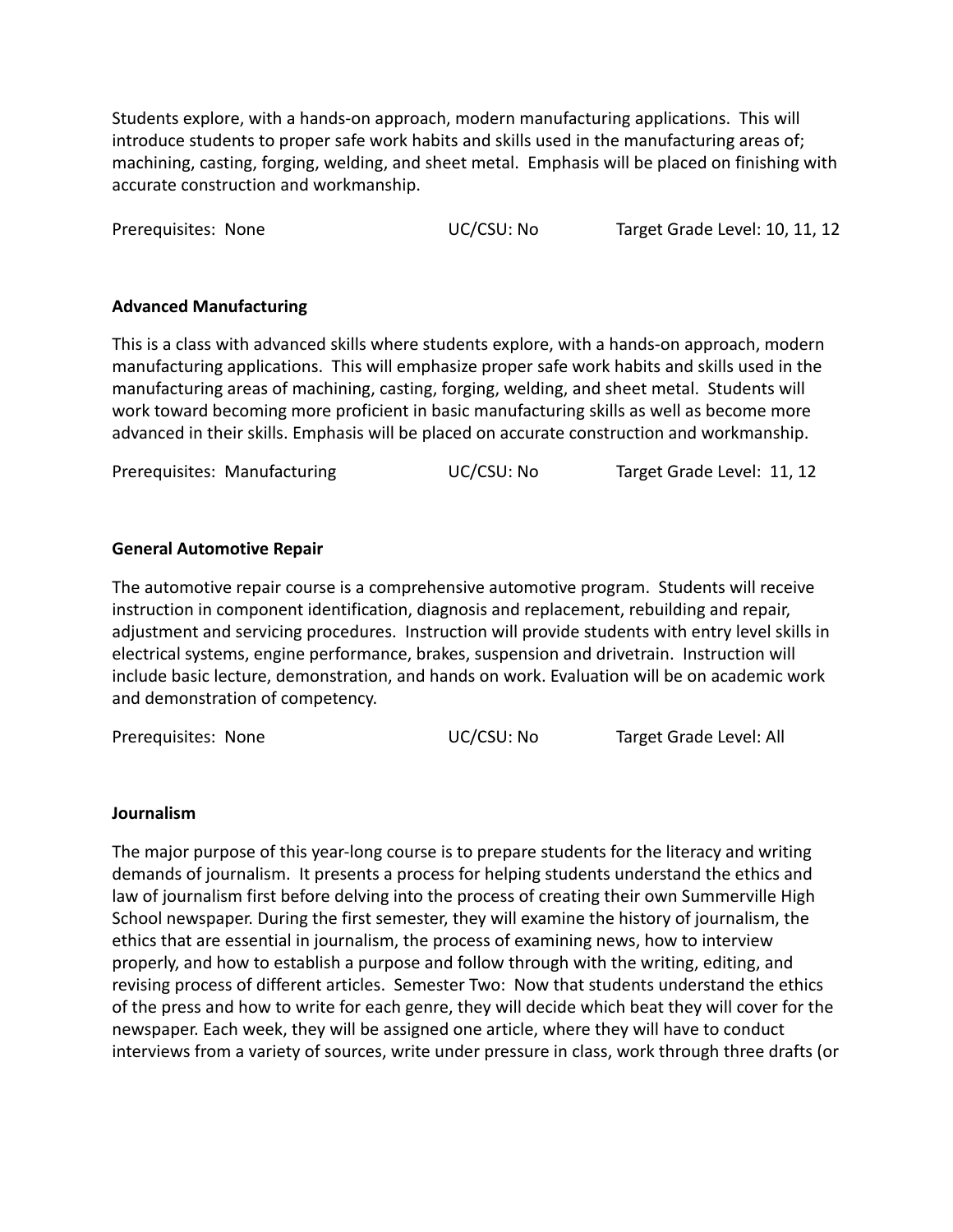more), and complete a final draft that can be published. All students will play a role in designing the paper and creating a name for the paper. This class does not meet an English requirement.

Prerequisites: None UC/CSU: No Target Grade Level: 10, 11, 12

#### **Language Arts Development I**

This course follows the EDGE curriculum and is designed to support students in the areas of reading, vocabulary development and critical thinking. This course supplements English 1 or 2. Throughout the year, students will explore essential questions of reading, writing and discover how critical it is to truly "know" academic language and use it in their everyday lives. Students will also become proficient writers who know how to make assertions and support those arguments with continual evidence.

Prerequisites: Teacher Recommendation UC/CSU: No Target Grade Level: 9, 10 or Admin Placement

#### **Language Arts Development II**

This course follows the EDGE curriculum and is designed to support students in the areas of reading, vocabulary development and critical thinking. This course supplements CPE 11 or CPE 12. Throughout the year, students will explore essential questions of reading, writing and discover how critical it is to truly "know" academic language and use it in their everyday lives. Students will also become proficient writers who know how to make assertions and support those arguments with continual evidence.

Prerequisites: Teacher Recommendation UC/CSU: No Target Grade Level: 11, 12 or Admin Placement

#### **Math Support I and II**

Math Support I course is to provide additional support to students in Math I or Math II to help them be successful in a rigorous math course. Math Support II is for students enrolled in Math II, Math III, Pre calculus or Calculus. These courses are taught concurrently with the regular math class, giving extra time and guidance for students to complete their math homework and for students to have a deeper understanding of their course work. Students enrolled in this course may not enroll in a study skills course.

| Prerequisites: None | UC/CSU: No | Target Grade Level: All |
|---------------------|------------|-------------------------|
|---------------------|------------|-------------------------|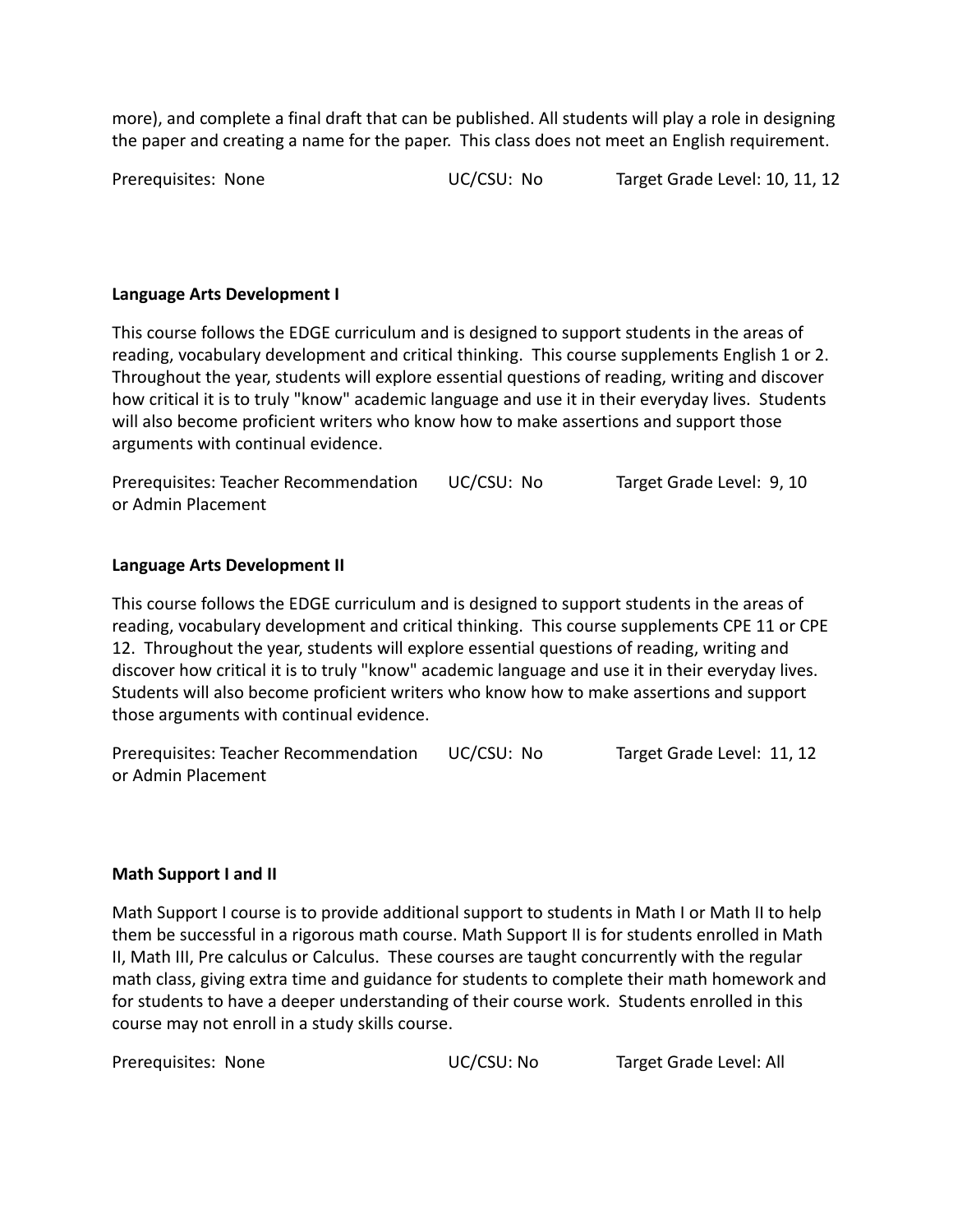#### **Speech, Debate and Court Law**

In this class, students will engage in mock trials, debates and oral presentations. Key elements are learning about communication, argumentation, logical reasoning and understanding. Students will use various criminal and civil cases to study and engage in the roles of attorney, witness, judge and jury.

| UC/CSU: No<br>Target Grade Level: 10,11,12<br>Prerequisites: None |  |  |
|-------------------------------------------------------------------|--|--|
|-------------------------------------------------------------------|--|--|

#### **Study Skills**

This course provides an opportunity for students to complete their homework in a study hall setting. Students will have access to the computer lab and library on occasion. This course is recommended for students who have extensive extra-curricular activities or other major time commitments. Students enrolled in this course are not allowed to enroll simultaneously in math support or teacher assistant, and must have at least 5 academic courses.

| Prerequisites: None | UC/CSU: No | Target Grade Level: All |
|---------------------|------------|-------------------------|
|                     |            |                         |

#### **Teacher Assistant**

This course provides students an opportunity to assist an on-campus teacher. Responsibilities may include making copies, grading papers, organizing materials, or assisting students in class. Students enrolled in this course are not allowed to enroll simultaneously in study skills or math support. Teachers must give pre-approval.

| Prerequisites: Teacher Signature | UC/CSU: No | Target Grade Level: 11, 12 |
|----------------------------------|------------|----------------------------|
|----------------------------------|------------|----------------------------|

#### **Theory of Sports and Fitness**

This upper division class focuses primarily on the psychological and physiological aspects of health in a manner directly related to the athlete or person with an interest in fitness. Topics covered include nutrition, sports medicine, and leadership.

#### **Yearbook/Publications**

This class is an elective course intended for 10th, 11th an 12th graders. The purpose of the class is to produce Summerville High School's yearbook. Students must sell a full page of ads, attend events to gather information for stories, and may have to complete work outside of class to complete a deadline. They may be asked to attend school events to take pictures.

Prerequisites: Application, B in English UC/CSU: No Target Grade Level: 10,11,12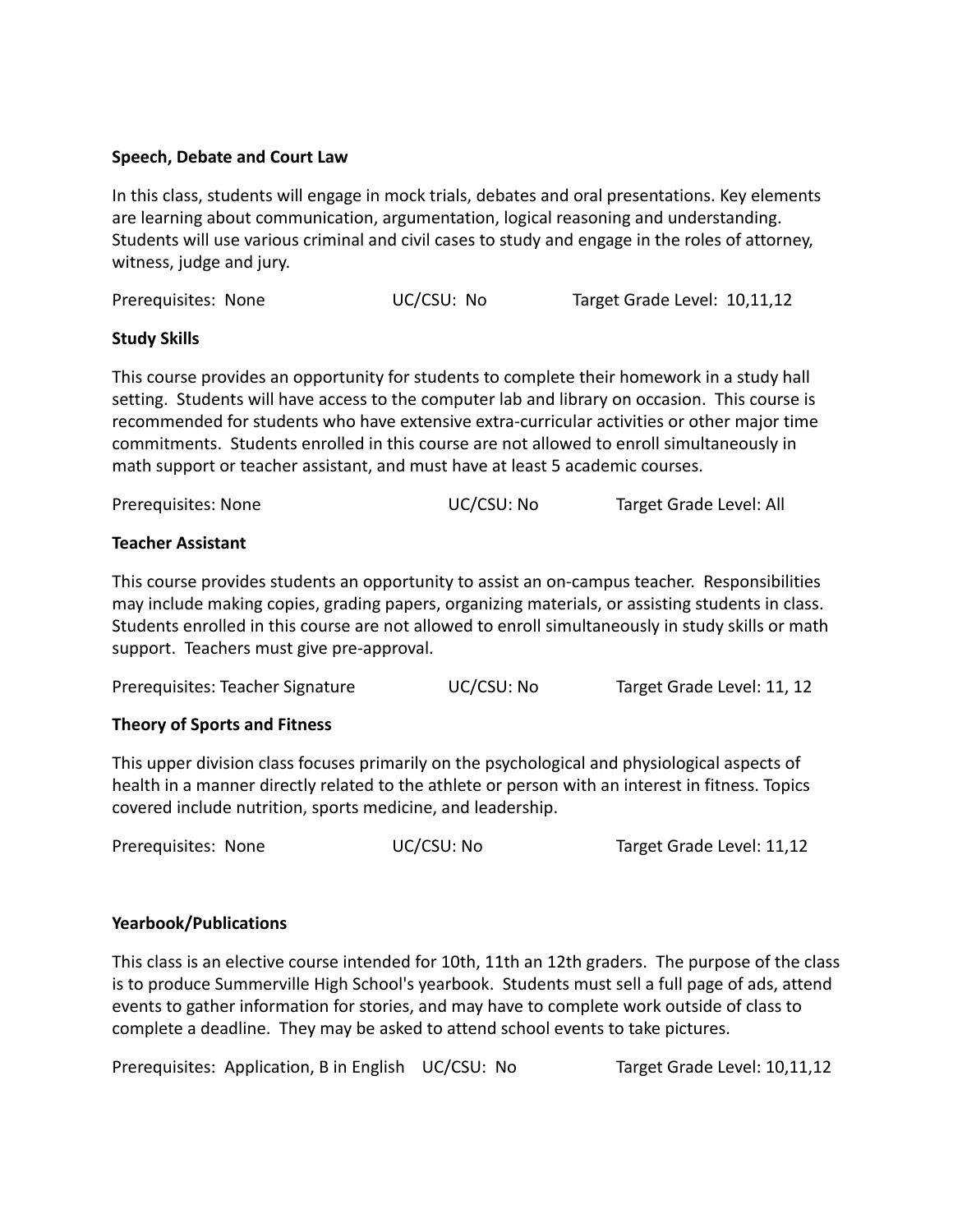### **Course Registration Forms**

Each year in March, Grade Level Coordinators meet with students by grade level to review graduation requirements, college entrance requirements, and course options for the upcoming year. After these grade level meetings, GLC's meet with students individually to discuss their future plans, interests, and course selections. Parents then review these course selections and sign the forms to indicate their approval. Parents are able to contact their child's GLC to set up registration appointments if they need more information.

In February, Grade Level Coordinators set up registration presentations at elementary schools that feed into Summerville High School. 8th graders receive information about how to register for classes, placement tests, and course offerings. A Freshman Orientation program is held in the evening at Summerville High School in early March for parents and students to attend to learn about programs, athletics and extra-curricular opportunities. Registration workshops are held prior to Freshman Orientation for parents who have questions and/or their children do not attend a feeder elementary school.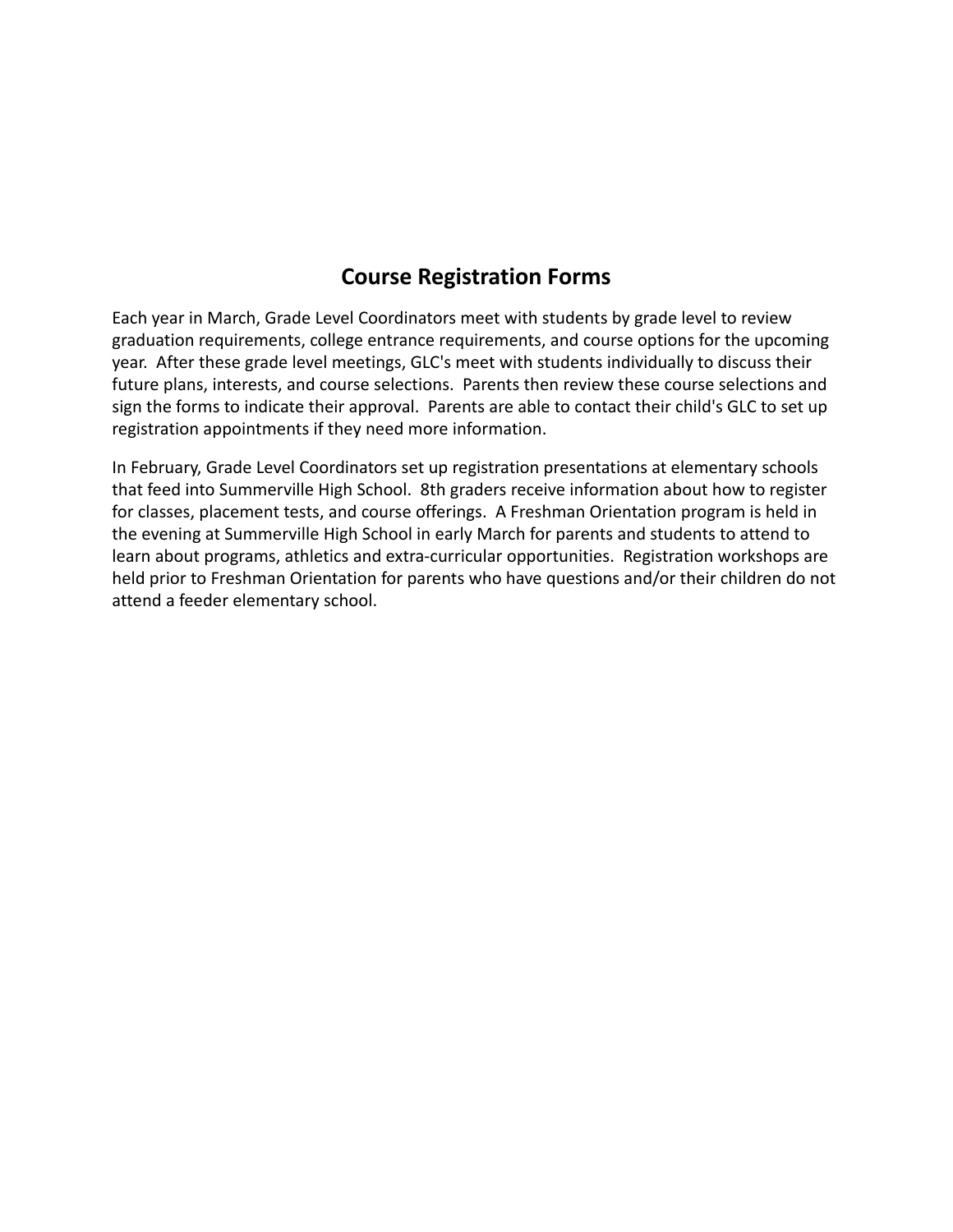| Please circle which season(s) you will be involved in a spor |        |        |  |  |
|--------------------------------------------------------------|--------|--------|--|--|
| Fall                                                         | Winter | Spring |  |  |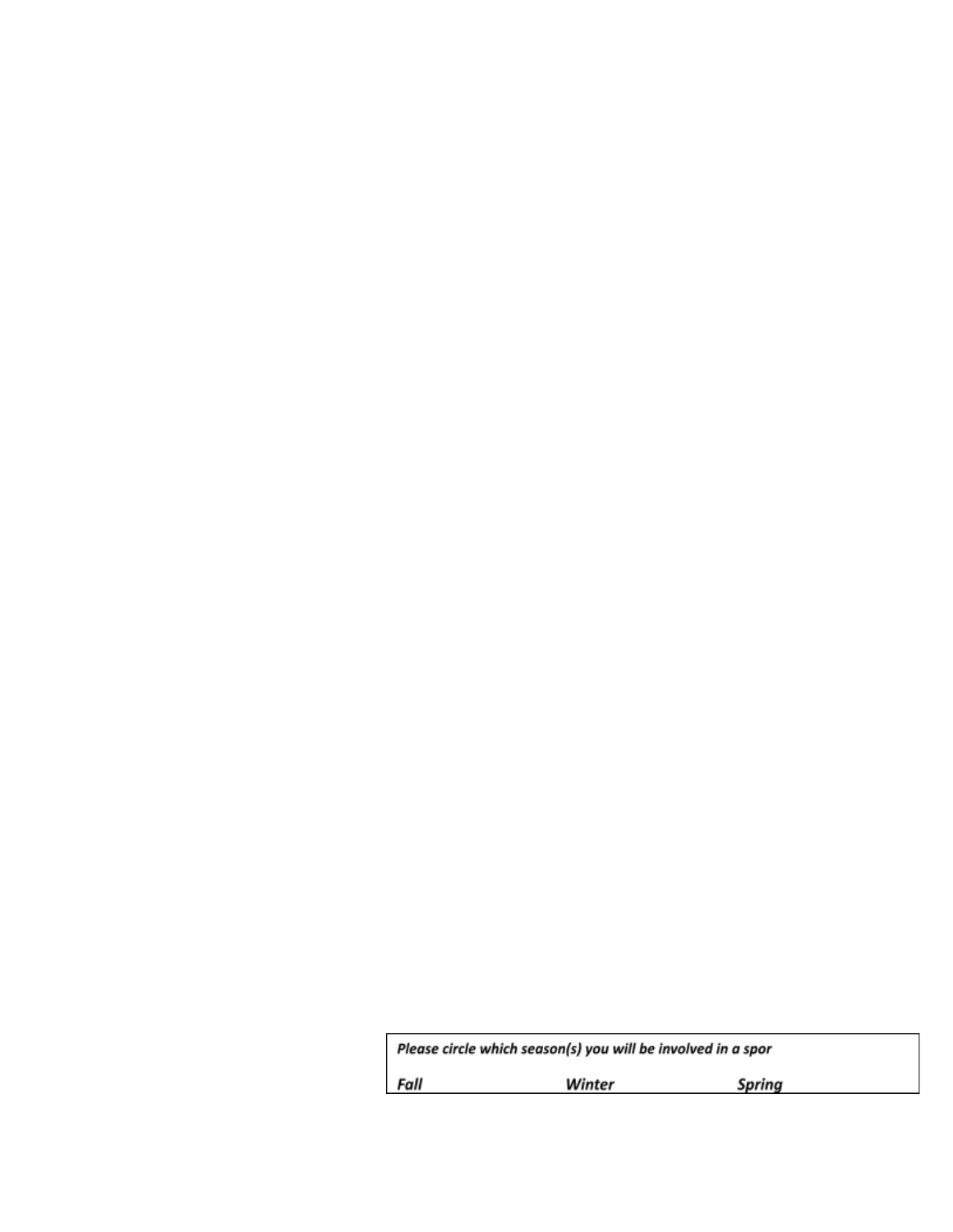| Please circle which season(s) you will be involved in a sport |        |        |  |  |
|---------------------------------------------------------------|--------|--------|--|--|
| Fall                                                          | Winter | Sprina |  |  |